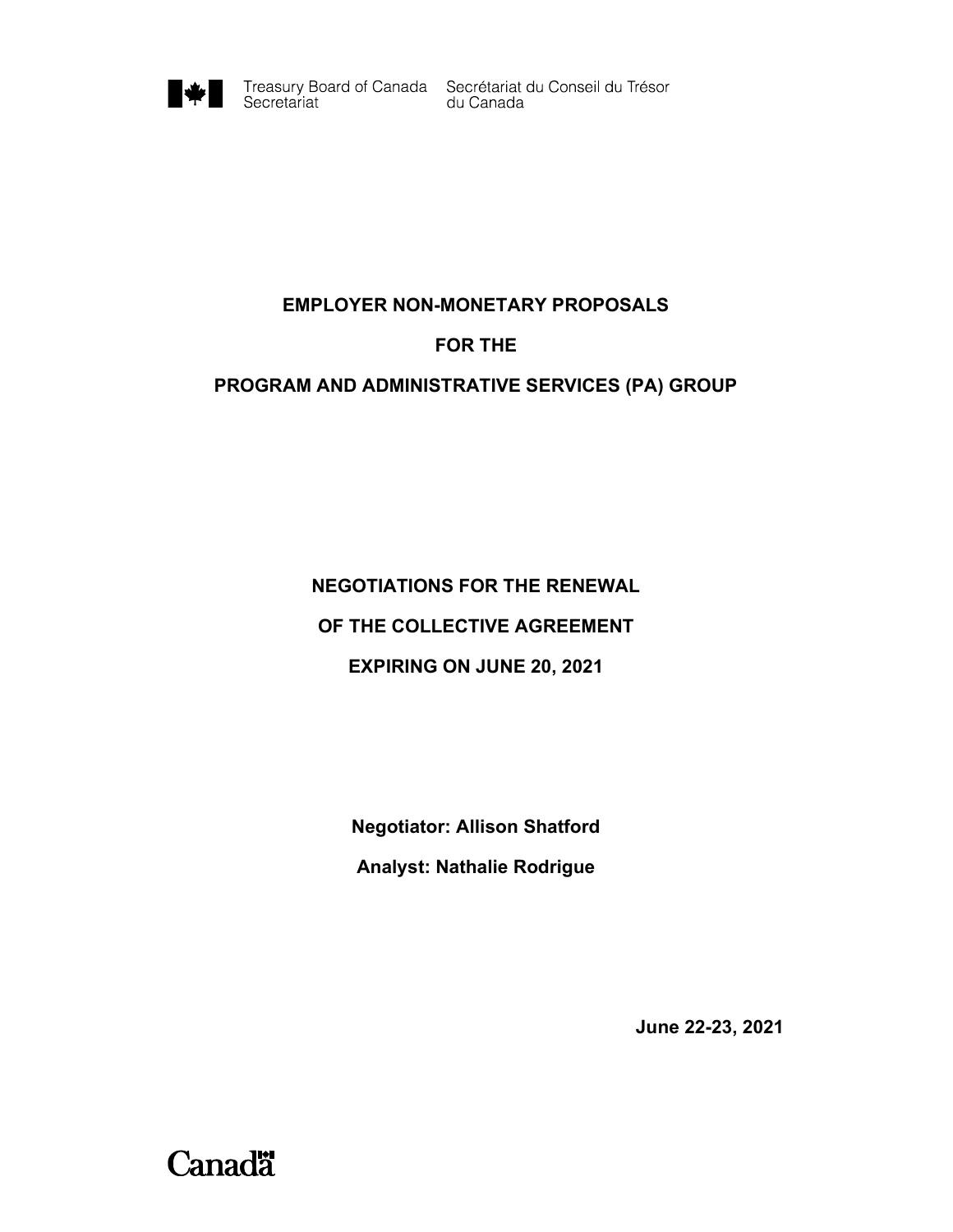# TABLE OF CONTENTS

| VARIOUS ARTICLES EXTRA DUTY WORK PERFORMED FROM A                                                                                                                                                                  |  |
|--------------------------------------------------------------------------------------------------------------------------------------------------------------------------------------------------------------------|--|
| VARIOUS ARTICLES HOURS OF WORK - ENHANCED FLEXIBILITIES15                                                                                                                                                          |  |
|                                                                                                                                                                                                                    |  |
|                                                                                                                                                                                                                    |  |
|                                                                                                                                                                                                                    |  |
|                                                                                                                                                                                                                    |  |
|                                                                                                                                                                                                                    |  |
| ARTICLE 61 CORRECTIONAL SERVICE SPECIFIC DUTY ALLOWANCE22                                                                                                                                                          |  |
| APPENDIX B MEMORANDUM OF AGREEMENT RESPECTING<br>SESSIONAL LEAVE FOR CERTAIN EMPLOYEES OF THE                                                                                                                      |  |
| APPENDIX E MEMORANDUM OF UNDERSTANDING BETWEEN THE<br>TREASURY BOARD OF CANADA AND THE PUBLIC SERVICE<br>ALLIANCE OF CANADA WITH RESPECT TO A JOINT STUDY ON THE<br>WORK ENVIRONMENT FOR EMPLOYEES WORKING IN CALL |  |
| APPENDIX G MEMORANDUM OF UNDERSTANDING BETWEEN THE<br>TREASURY BOARD OF CANADA AND THE PUBLIC SERVICE<br>ALLIANCE OF CANADA WITH RESPECT TO OCCUPATIONAL GROUP                                                     |  |
| APPENDIX I LETTER OF UNDERSTANDING BETWEEN THE<br>TREASURY BOARD AND THE PUBLIC SERVICE ALLIANCE OF<br>CANADA WITH RESPECT TO THE TRANSFORMATION OF PAY                                                            |  |
| APPENDIX R MEMORANDUM OF UNDERSTANDING BETWEEN THE<br>TREASURY BOARD OF CANADA AND THE PUBLIC SERVICE<br>ALLIANCE OF CANADA WITH RESPECT TO A JOINT STUDY ON                                                       |  |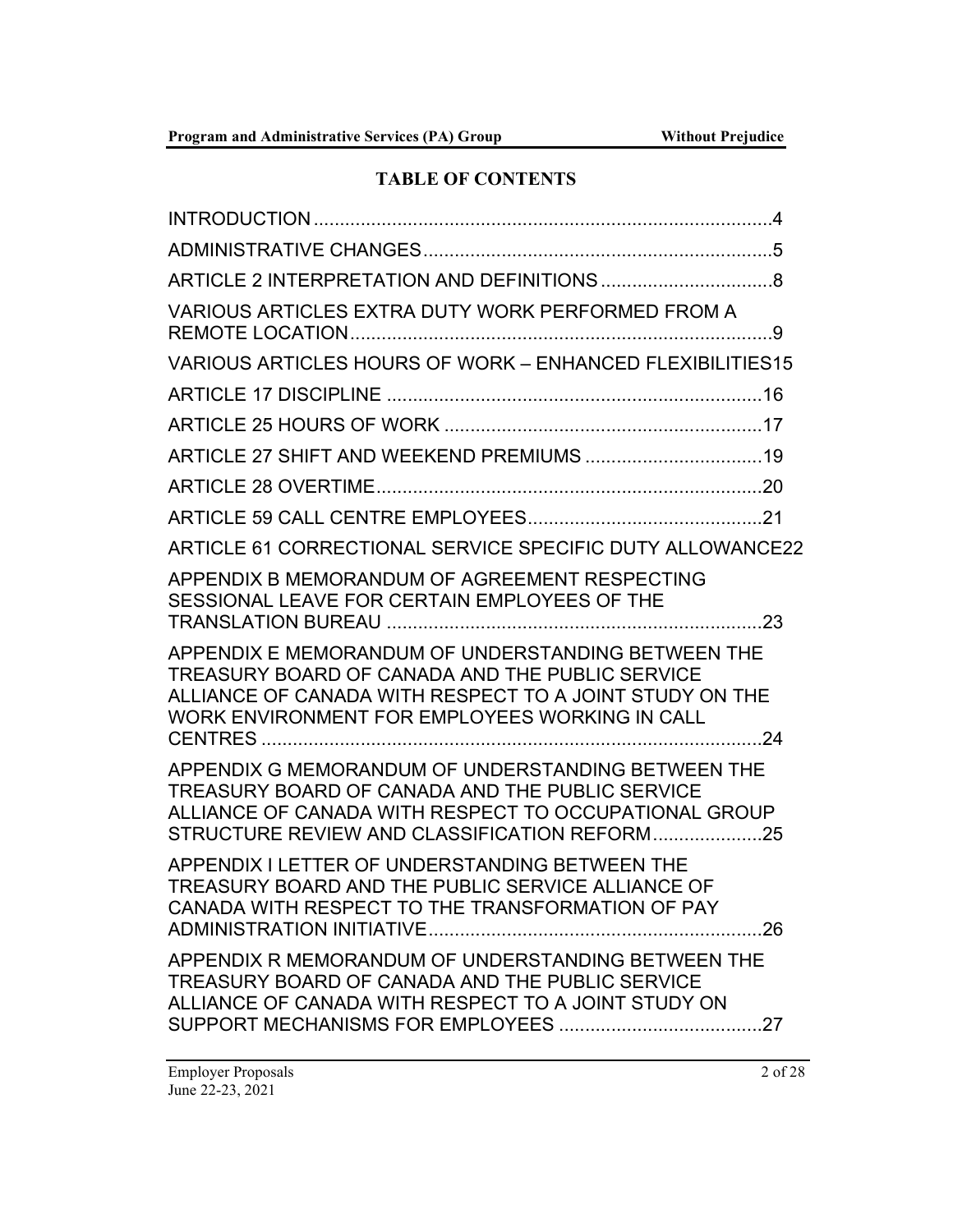| <b>Program and Administrative Services (PA) Group</b> | <b>Without Prejudice</b> |
|-------------------------------------------------------|--------------------------|
|                                                       |                          |
|                                                       |                          |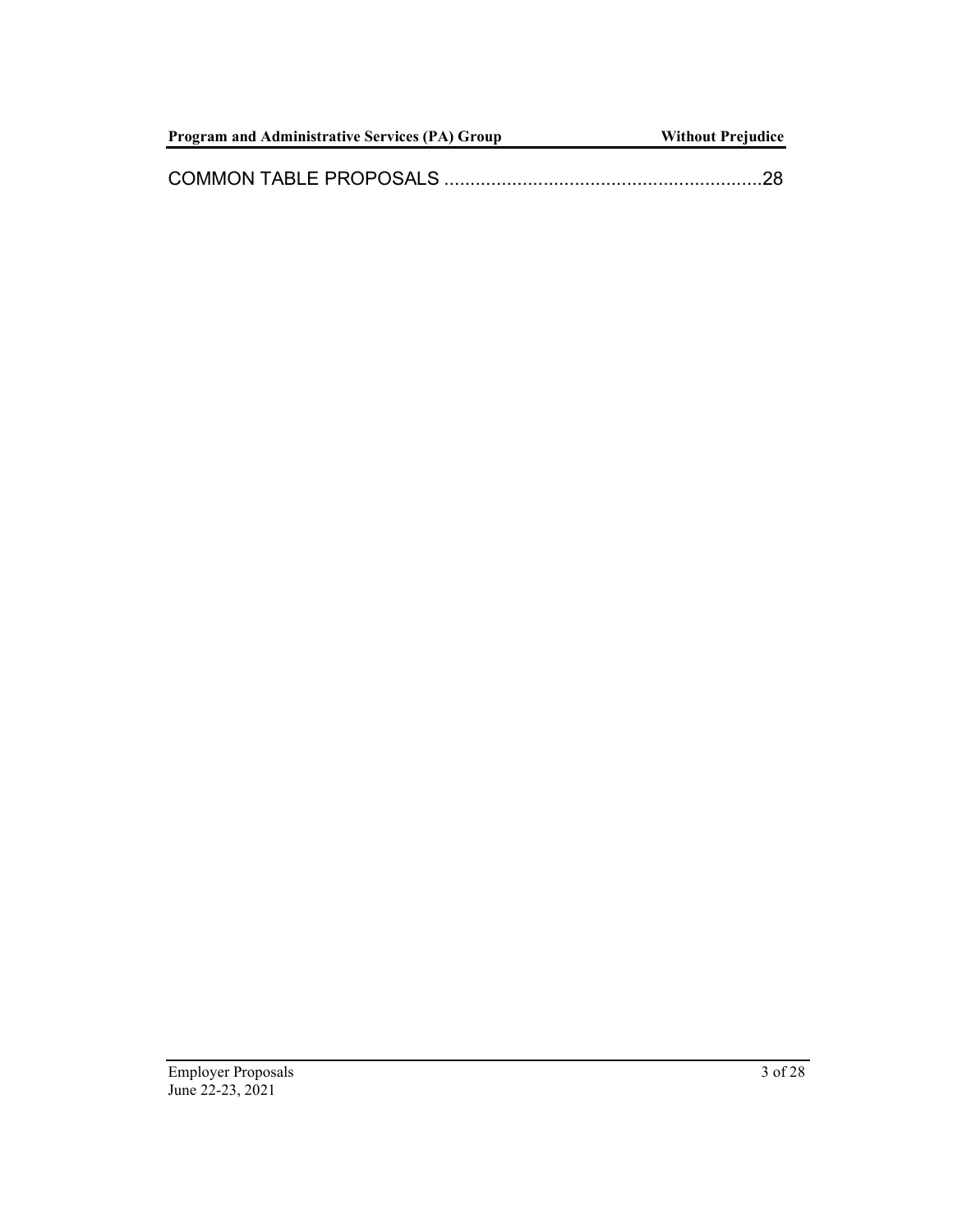# INTRODUCTION

With consideration to the safety and security of Canadians, as well as supporting the continuous improvement of service to Canadians, the Employer's negotiation objectives for this round of bargaining are to:

- preserve and enhance management authorities to continue to effectively and efficiently meet operational requirements;
- enhance flexibilities with regards to hours of work provisions;
- support pay administration simplification; and
- address departmental operating priorities.

The Government of Canada is committed to reaching a collective agreement that is fair to employees, mindful of economic and fiscal context and reasonable for Canadians.

Without prejudice, attached are the Employer initial non-monetary proposals for the negotiation of a single collective agreement covering employees who are members of the Program and Administrative Services (PA) bargaining unit.

The Employer reserves the right to present other proposals in negotiations as well as counter-proposals with respect to union demands.

The Employer also proposes that articles of the agreement which are not modified, deleted or ultimately dealt with by the parties as proposals shall be renewed with only appropriate editorial modification to ensure compatibility with other articles as finally agreed. Those provisions or Memoranda of Understanding that have expired or are set to expire upon the signing of a new collective agreement shall not be renewed.

Proposed changes are highlighted in **bold** font. Where deletions are proposed, the words have a strikethrough "-".

The Employer reserves the right to discuss rates of pay and pay notes at a later time during the negotiation process.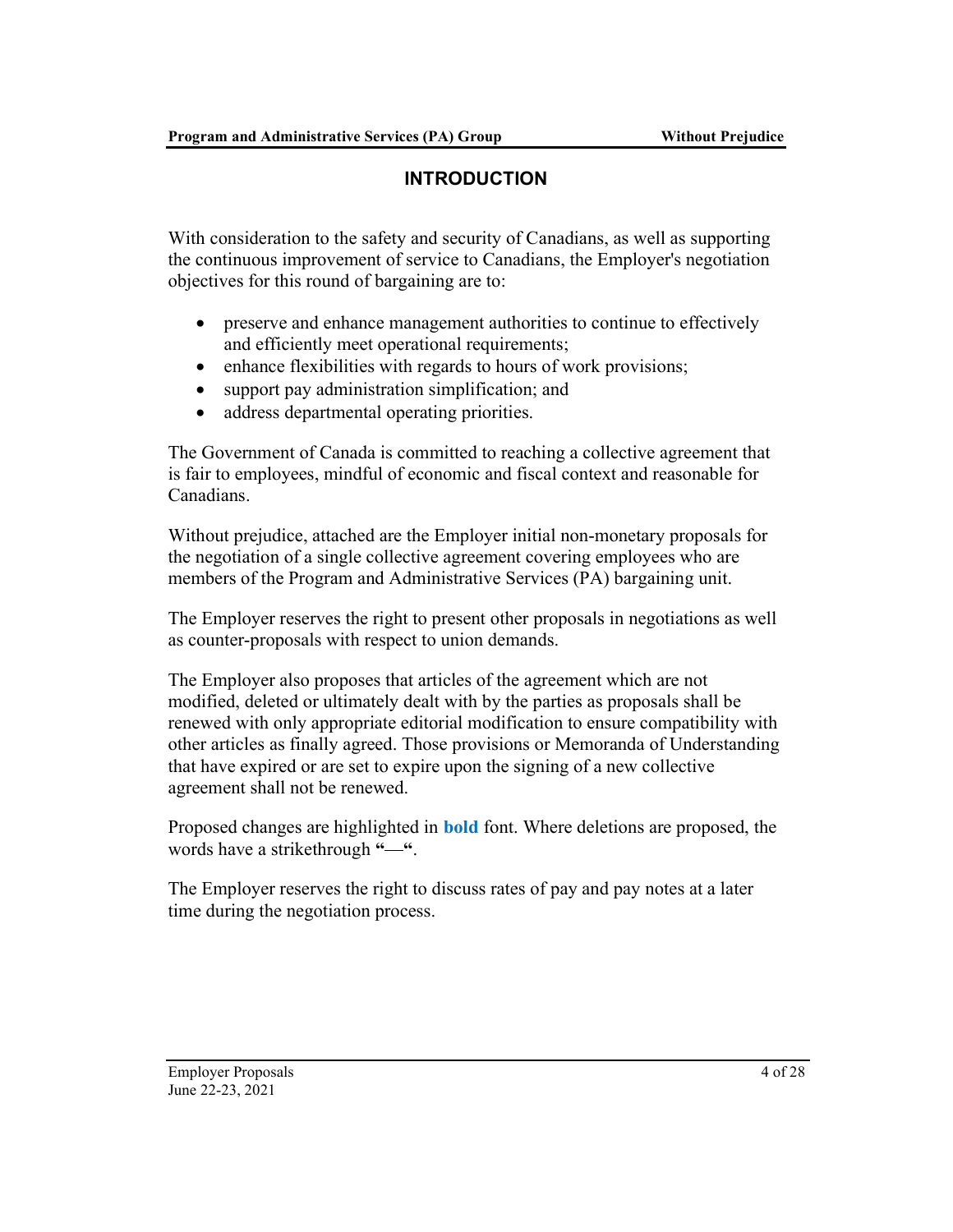# ADMINISTRATIVE CHANGES

The Employer proposes to replace incorrect reference to Article "46" with the correct reference of Article "47" in the collective agreement for the following paragraph:

# ARTICLE 33 - LEAVE, GENERAL

# 33.01

d. Notwithstanding the above, in Article 4746: bereavement leave with pay, a "day" will mean a calendar day.

The Employer proposes to delete references to "each week" in the following provisions on maternity and parental allowances.

This applies to the following:

# ARTICLE 38 - MATERNITY LEAVE WITHOUT PAY

#### 38.02 Maternity allowance

- c. Maternity allowance payments made in accordance with the SUB Plan will consist of the following:
	- i. where an employee is subject to a waiting period before receiving Employment Insurance maternity benefits, ninety-three per cent  $(93%)$  of her weekly rate of pay for each week of the waiting period, less any other monies earned during this period,
- $(\ldots)$
- iii. where an employee has received the full fifteen (15) weeks of maternity benefit under Employment Insurance and thereafter remains on maternity leave without pay, she is eligible to receive a further maternity allowance for a period of one (1) week, ninetythree per cent (93%) of her weekly rate of pay for each week, less any other monies earned during this period.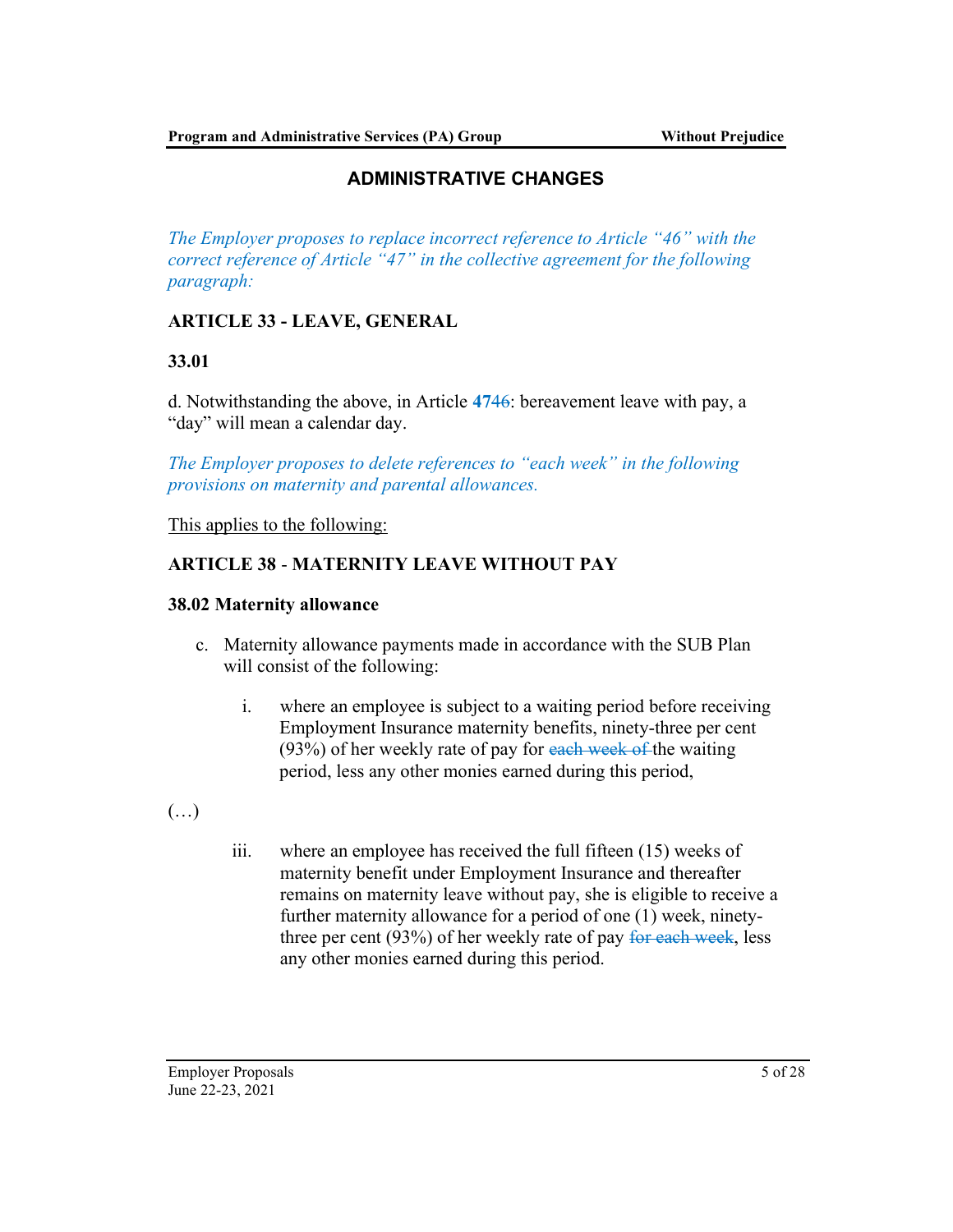### ARTICLE 40 - PARENTAL LEAVE WITHOUT PAY

#### 40.02 Parental allowance

#### Option 1 – Standard parental allowance

- c. Parental allowance payments made in accordance with the SUB Plan will consist of the following:
	- i. where an employee on parental leave without pay as described in subparagraphs  $40.01(a)(i)$  and  $(b)(i)$  has elected to receive Standard Employment Insurance parental benefits and is subject to a waiting period before receiving Employment Insurance parental benefits, ninety-three per cent (93%) of his or her weekly rate of pay (and the recruitment and retention "terminable allowance" if applicable) for each week of the waiting period, less any other monies earned during this period;
	- (…)
		- v. where an employee has received the full thirty-five (35) weeks of parental benefit under the Employment Insurance Plan and thereafter remains on parental leave without pay, he or she is eligible to receive a further parental allowance for a period of one (1) week, at ninety-three per cent (93%) of his or her weekly rate of pay (and the recruitment and retention "terminable allowance" if applicable) for each week, less any other monies earned during this period, unless said employee has already received the one (1) week of allowance contained in subparagraph  $38.02(c)(iii)$  for the same child;
	- vi. where an employee has divided the full forty (40) weeks of parental benefits with another employee under the Employment Insurance Plan for the same child and either employee thereafter remains on parental leave without pay, that employee is eligible to receive a further parental allowance for a period of one (1) week, ninety-three per cent (93%) of their weekly rate of pay (and the recruitment and retention "terminable allowance" if applicable) for each week, less any other monies earned during this period, unless said employee has already received the one (1) week of allowance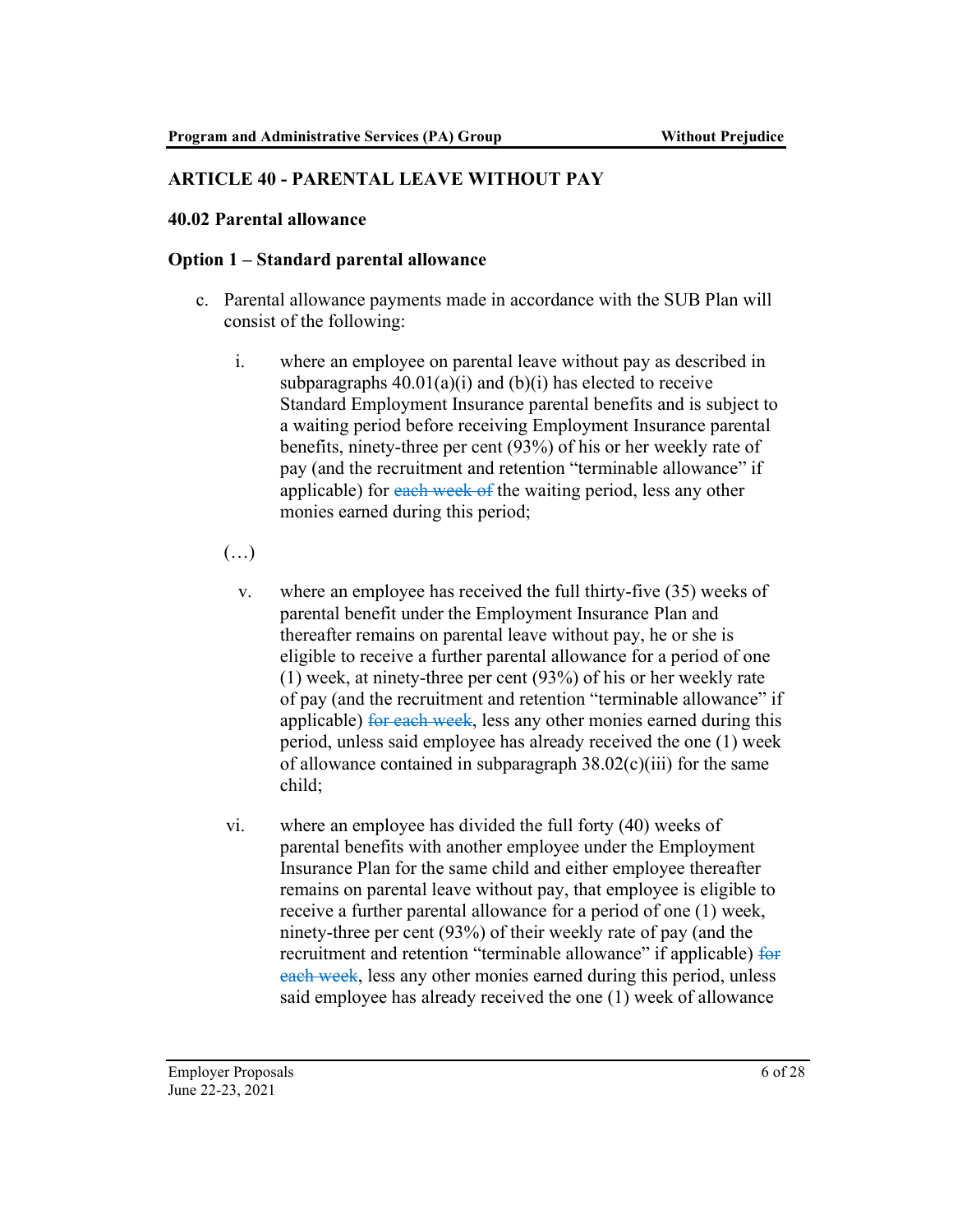contained in subparagraphs  $38.02(c)(iii)$  and  $40.02(c)(v)$  for the same child;

#### ARTICLE 40 - PARENTAL LEAVE WITHOUT PAY

#### 40.02 Parental allowance

#### Option 2 – Extended parental allowance

- l. Parental allowance payments made in accordance with the SUB Plan will consist of the following:
	- $(\ldots)$
	- iii. where an employee has received the full sixty-one (61) weeks of parental benefits under the Employment Insurance and thereafter remains on parental leave without pay, he or she is eligible to receive a further parental allowance for a period of one (1) week, fifty-five decimal eight per cent (55.8%) of his or her weekly rate of pay (and the recruitment and retention "terminable allowance" if applicable) for each week, less any other monies earned during this period, unless said employee has already received the one (1) week of allowance contained in subparagraph  $38.02(c)(iii)$  for the same child.
	- iv. where an employee has divided the full sixty-nine (69) weeks of parental benefits with another employee under the Employment Insurance Plan for the same child and either employee thereafter remains on parental leave without pay, that employee is eligible to receive a further parental allowance for a period of one (1) week, fifty-five decimal eight per cent (55.8%) of their weekly rate of pay (and the recruitment and retention "terminable allowance" if applicable) for each week, less any other monies earned during this period, unless said employee has already received the one (1) week of allowance contained in subparagraph  $38.02(c)(iii)$  for the same child;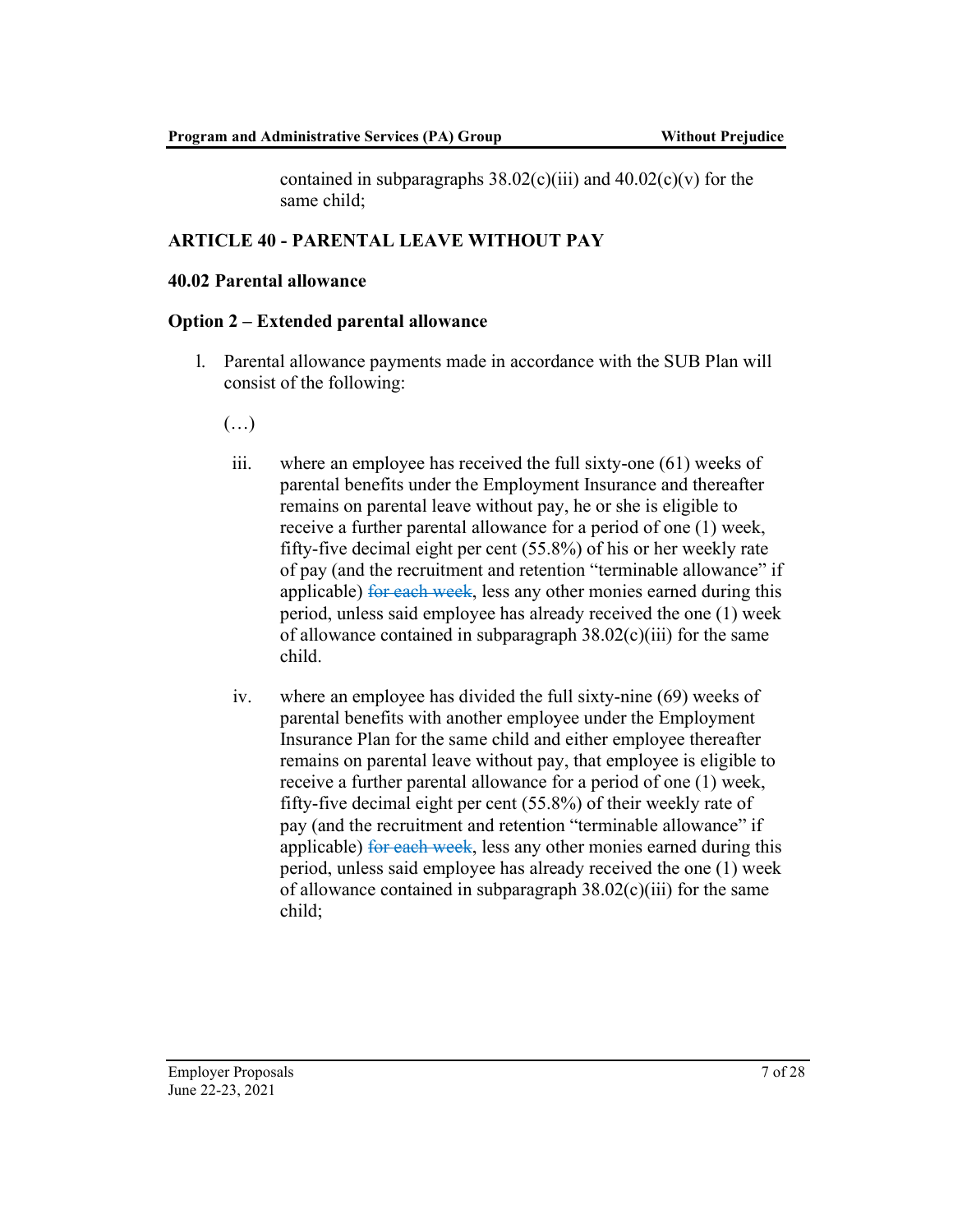# ARTICLE 2 INTERPRETATION AND DEFINITIONS

2.01 For the purpose of this Agreement:

"continuous employment" (emploi continu) has the same meaning as specified in the Directive on Terms and Conditions of Employment on the date of signing of this Agreement.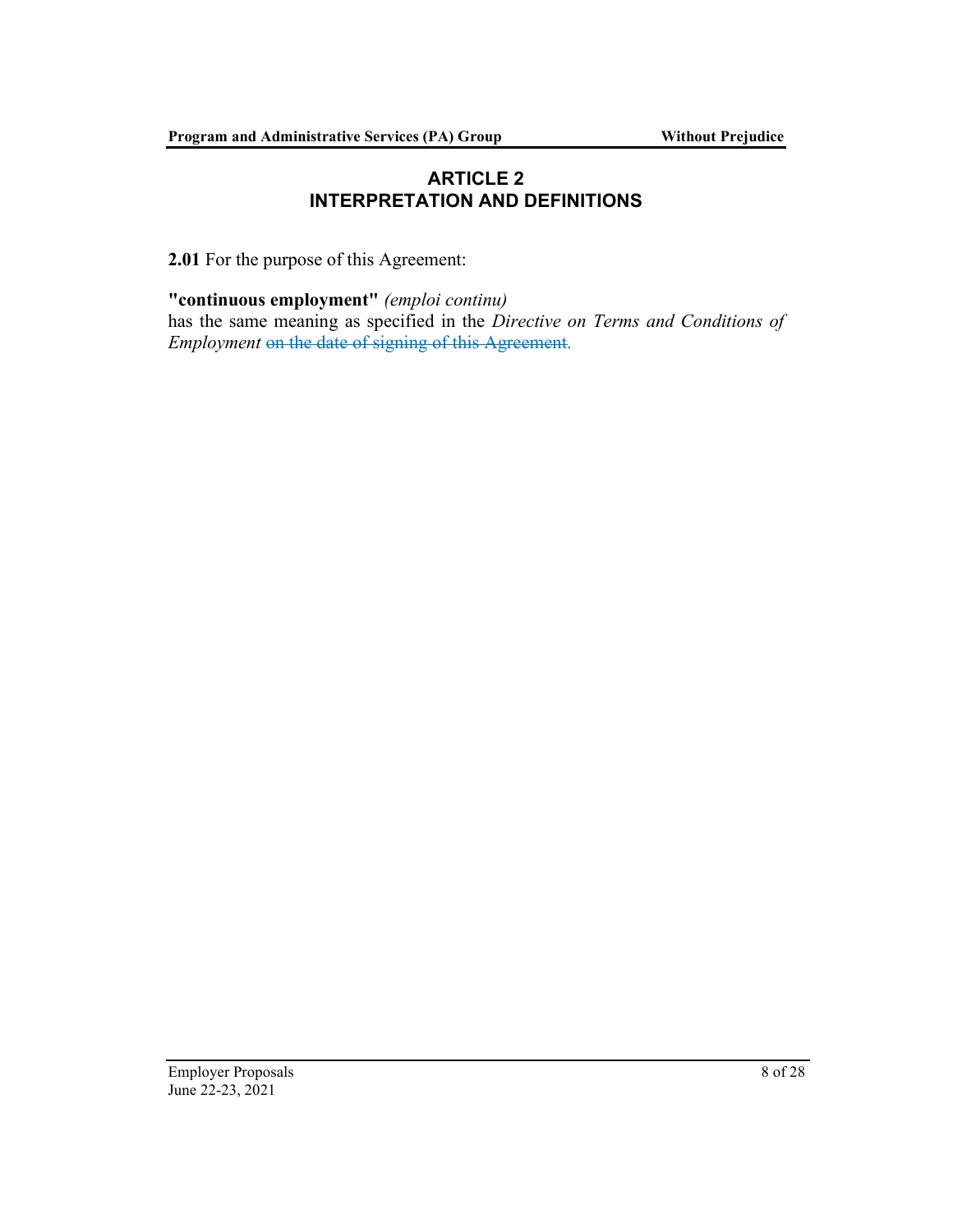# VARIOUS ARTICLES EXTRA DUTY WORK PERFORMED FROM A REMOTE LOCATION

The Employer is proposing the following modifications to Article 28: Overtime, Article 29: Standby and Article 30: Designated Paid Holidays to distinguish between when an employee physically reports to the workplace versus when the employee works remotely from the employee's residence or at another place to which the Employer agrees.

This applies to the following:

# ARTICLE 28: OVERTIME

#### 28.05 Overtime compensation on a workday

Subject to paragraph 28.03(a):

a. An employee who is required to work overtime on his or her scheduled workday is entitled to compensation at time and one half (1 1/2) for the first seven decimal five (7.5) consecutive hours of overtime worked and at double (2) time for all overtime hours worked in excess of seven decimal five (7.5) consecutive hours of overtime in any contiguous period.

# Additional provision (WP)

In the case of an emergency as determined by the Employer, when an employee classified as WP is required to work more than twenty-four (24) consecutive hours, the employee shall be compensated at the rate of double (2) time for all hours continuously worked in excess of twenty-four (24) hours.

- b. If an employee is given instructions during the employee's workday to work overtime on that day and reports for work at a time which is not contiguous to the employee's scheduled hours of work, the employee shall be paid:
	- i. a minimum of two (2) hours' pay at straight-time rate or for actual overtime worked at the applicable overtime rate, whichever is the greater when the employee has to physically report to the workplace;.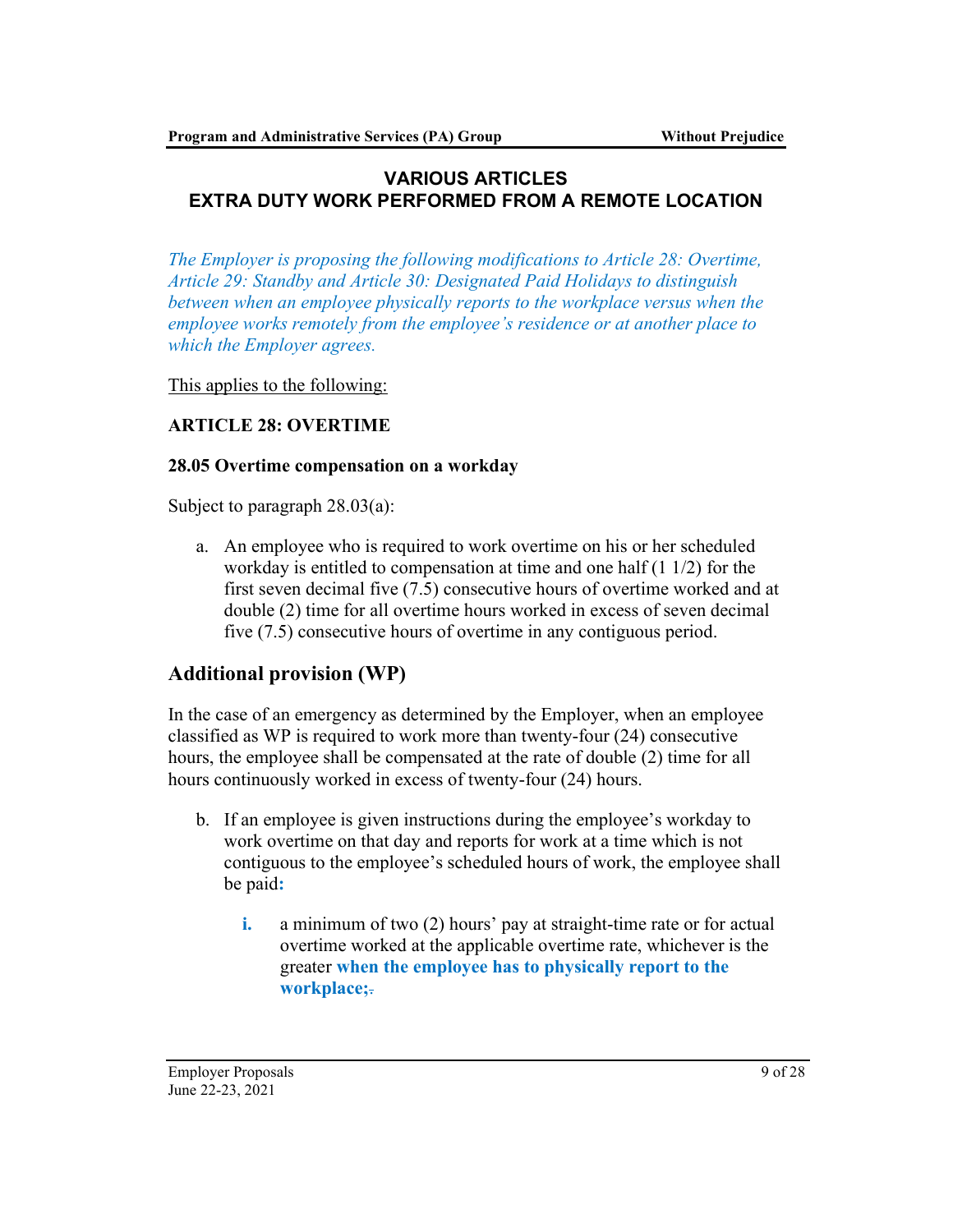or

- ii. for actual overtime worked at the applicable overtime rate when, at the discretion of the Employer, the employee works at their residence or at another place to which the Employer agrees.
- c. An employee who is called back to work after the employee has completed his or her work for the day and has physically left his or her place of work, and who **physically** returns to the workplace shall be paid the greater of:
	- i. compensation equivalent to three (3) hours' pay at the applicable overtime rate of pay for each call-back, which shall apply only the first time an employee performs work during an eight (8) hour period to a maximum of eight (8) hours' compensation in an eight (8) hour period; sSuch maximum shall include any reporting pay pursuant to paragraph (b) or its alternate provision, or
	- ii. compensation at the applicable overtime rate for actual overtime worked,

provided that the period worked by the employee is not contiguous to the employee's normal hours of work.

d. The minimum payment referred to in subparagraph  $(c)(i)$  does not apply to part-time employees. Part-time employees will receive a minimum payment in accordance with clause 64.05 or 64.06.

# ARTICLE 28: OVERTIME

#### 28.06 Overtime compensation on a day of rest

Subject to paragraph 28.03(a):

c. When an employee is required to **physically** report  $\overline{\mathbf{f}}$  to the workplace and reports to the workplace on a day of rest, the employee shall be paid the greater of: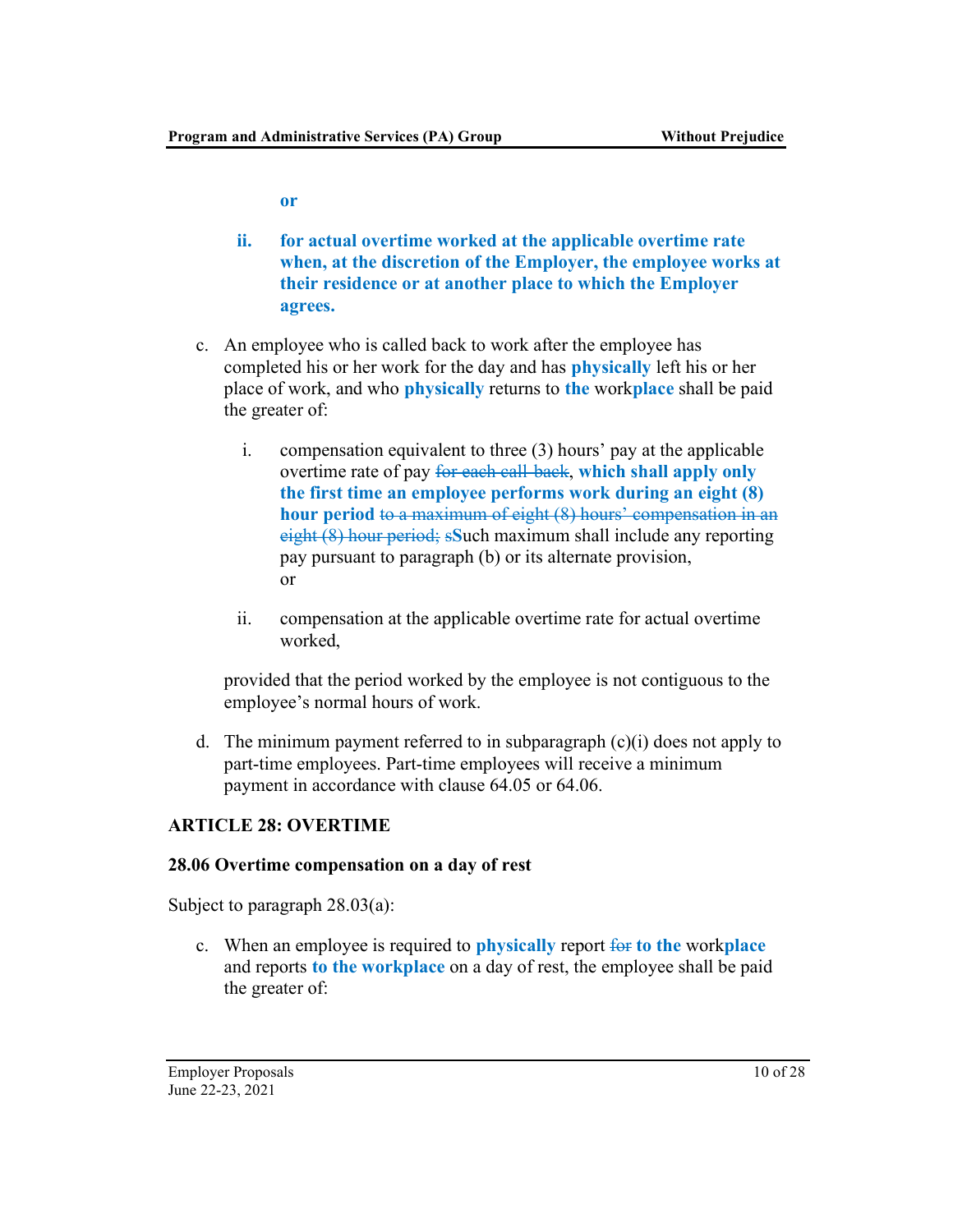- i. compensation equivalent to three (3) hours' pay at the applicable overtime rate for each reporting, which shall apply only the first time an employee performs work during an eight (8) hour period to a maximum of eight (8) hours' compensation in an eight (8) hour period; or
- ii. compensation at the applicable overtime rate.
- d. An employee who is required to work on a day of rest may, at the discretion of the Employer, work at the employee's residence or at another place to which the Employer agrees. In such instances, the employee shall be paid for the time actually worked at the applicable overtime rate;
- e.  $\frac{d}{dx}$ . The minimum payment referred to in subparagraph (c)(i) does not apply to part-time employees. Part-time employees will receive a minimum payment in accordance with clause 64.05.

# ARTICLE 28: OVERTIME

# 28.07 Call-back worked from a remote location

An employee who receives a call to duty or responds to a telephone or data line call while on standby or at any other time outside of his or her scheduled hours of work, may at the discretion of the Employer work at the employee's residence or at another place to which the Employer agrees. In such instances, the employee shall be paid the greater of:

a. compensation compensated at the applicable overtime rate for any time worked.

or

b. compensation equivalent to one (1) hour's pay at the straight-time rate, which shall apply only the first time an employee performs work during an eight (8) hour period, starting when the employee first commences the work.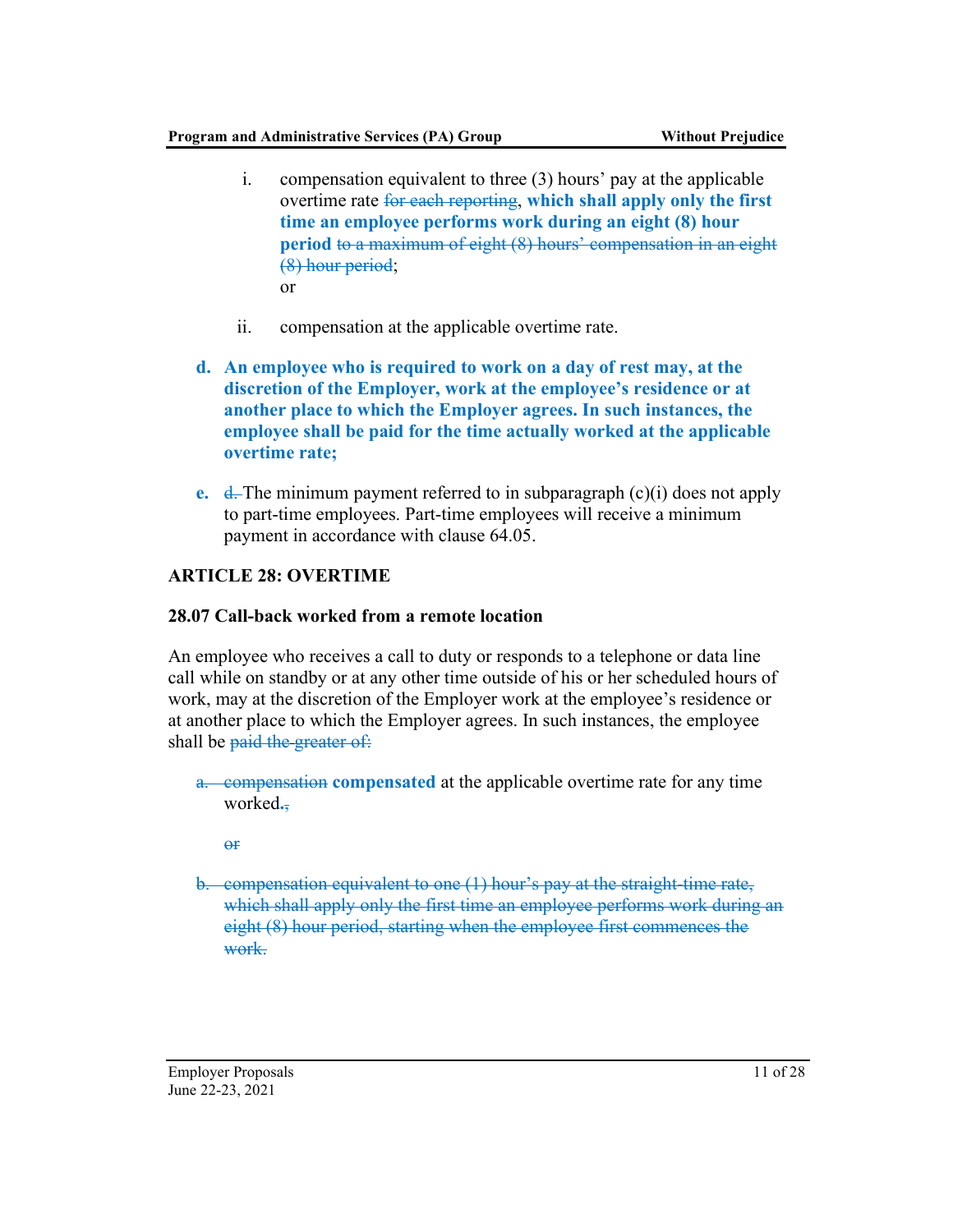### ARTICLE 28: OVERTIME

#### 28.09 Meals

 $(\ldots)$ 

- d. Meal allowances under this clause shall not apply:
	- i. to an employee who is in travel status, which entitles the employee to claim expenses for lodging and/or meals.;

or

ii. to an employee who has obtained authorization to work at the employee's residence or at another place to which the Employer agrees.

#### ARTICLE 29: STANDBY

29.02

(…)

- d. An employee on standby who is required to **physically** report  $\frac{1}{2}$  for the workplace and reports to the workplace shall be compensated in accordance with clause  $28.05(b)(i)$ ,  $28.05(c)$  or  $28.06(c)$  and is also eligible for reimbursement of transportation expenses in accordance with clause 28.10.
- e. An employee on standby who is required to work may, at the discretion of the Employer, work at the employee's residence or at another place to which the Employer agrees. In such instances, the employee shall be compensated in accordance with clause 28.07.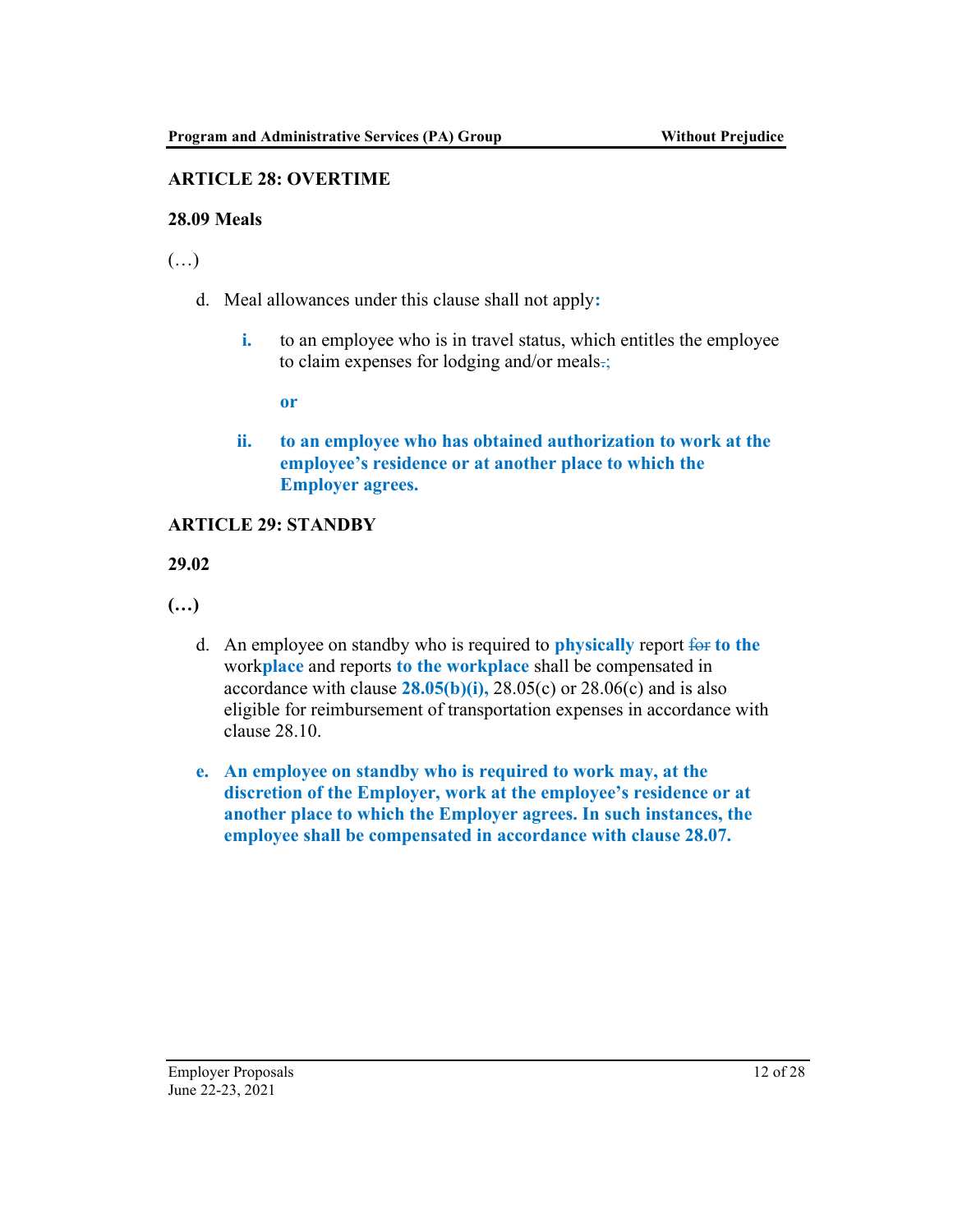#### ARTICLE 30: DESIGNATED PAID HOLIDAYS

#### 30.09 Reporting for work on a designated holiday

- a. When an employee is required to **physically** report for to the workplace and reports to the workplace on a designated holiday, the employee shall be paid the greater of:
	- i. compensation equivalent to three (3) hours' pay at the applicable overtime rate of pay for each reporting, which shall apply only the first time an employee performs work during an eight (8) hour period to a maximum of eight (8) hours' compensation in an eight (8) hour period, such maximum shall include any reporting pay pursuant to paragraph 28.05(c);

or

- ii. compensation in accordance with the provisions of clause 30.08.
- b. An employee required to work on a designated holiday may, at the discretion of the Employer, work at the employee's residence or at another place to which the Employer agrees. In such instances, the employee shall be paid for the time actually worked at the applicable overtime rate.
- c. b. The minimum payment referred to in subparagraph  $(a)(i)$  does not apply to part-time employees. Part-time employees will receive a minimum payment in accordance with clause 64.09 of this agreement.
- d.  $\epsilon$ . When an employee is required to **physically** report for to the workplace and reports to the workplace under the conditions described in paragraph (a) and is required to use transportation services other than normal public transportation services, the employee shall be reimbursed for reasonable expenses incurred as follows:
	- i. kilometric allowance at the rate normally paid to an employee when authorized by the Employer to use his or her automobile, when the employee travels by means of his or her own automobile;
		- or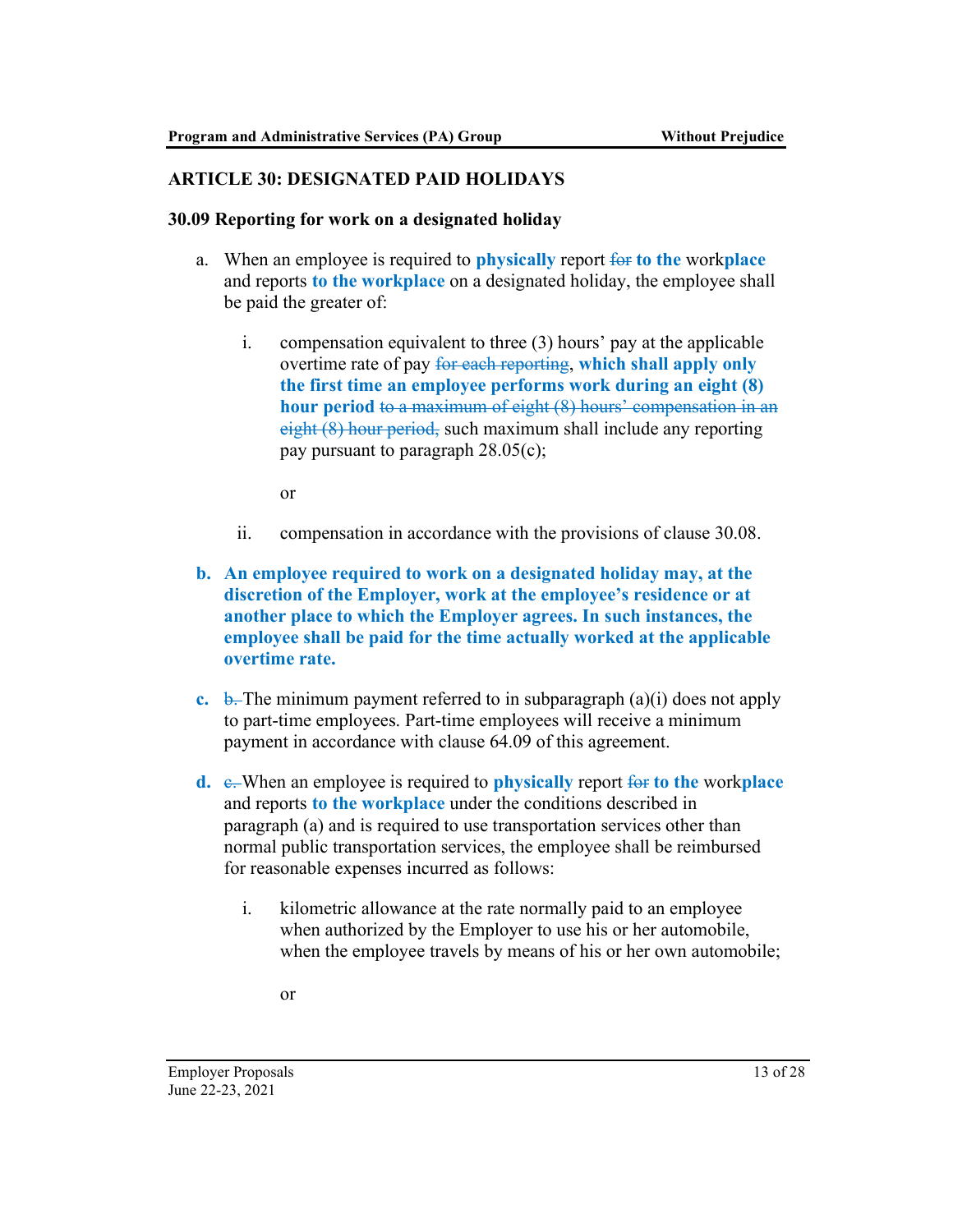- ii. out-of-pocket expenses for other means of commercial transportation.
- e. d. Other than when required by the Employer to use a vehicle of the Employer for transportation to a work location other than the employee's normal place of work, time spent by the employee reporting to work or returning to his or her residence shall not constitute time worked.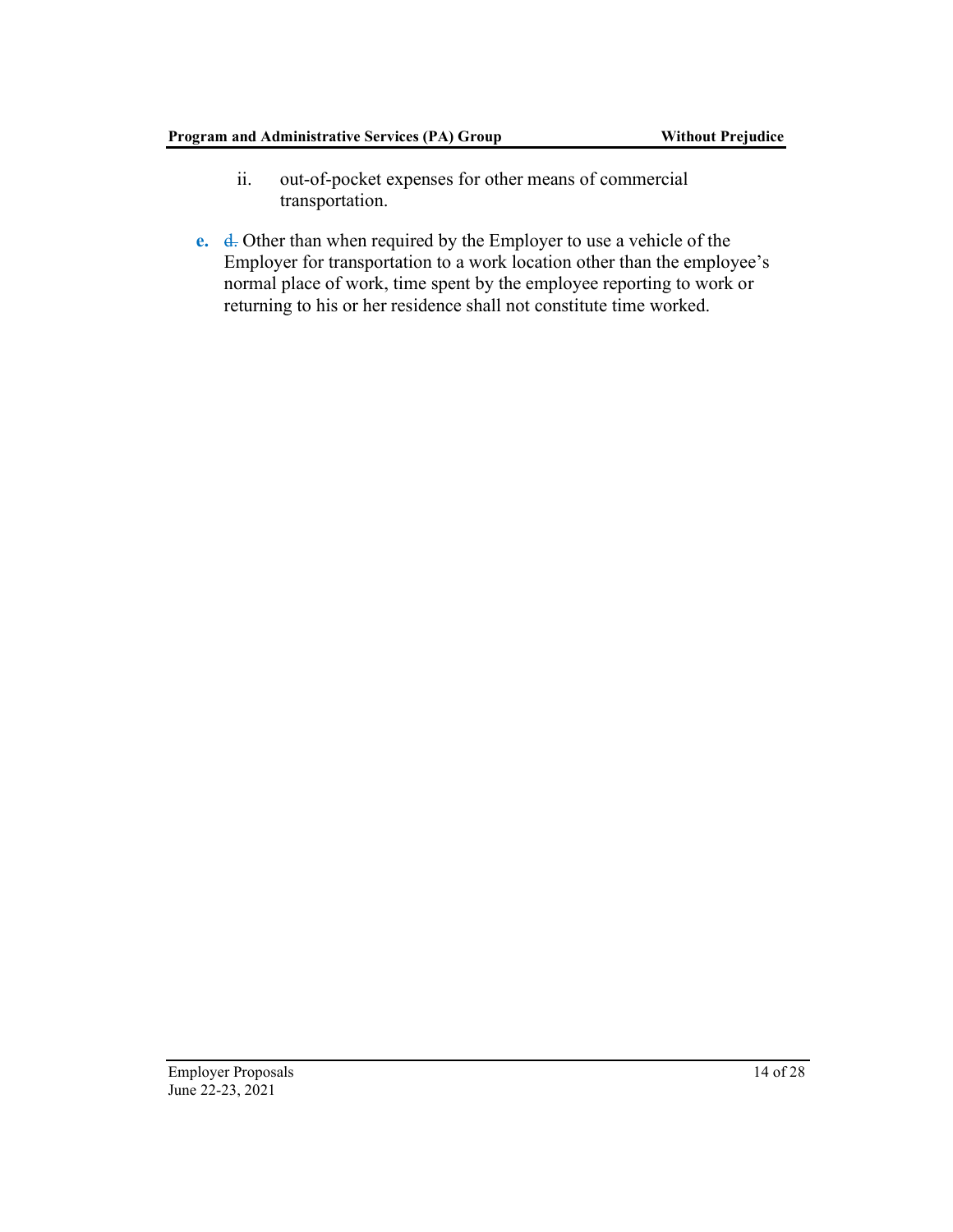# VARIOUS ARTICLES HOURS OF WORK – ENHANCED FLEXIBILITIES

In the interest of supporting the continuous improvement of service to Canadians, the Employer wishes to discuss options to explore enhanced flexibilities with regards to the hours of work provisions, which may require consequential changes on other provisions, such as but not limited to overtime, call back, shift work, standby and travelling time.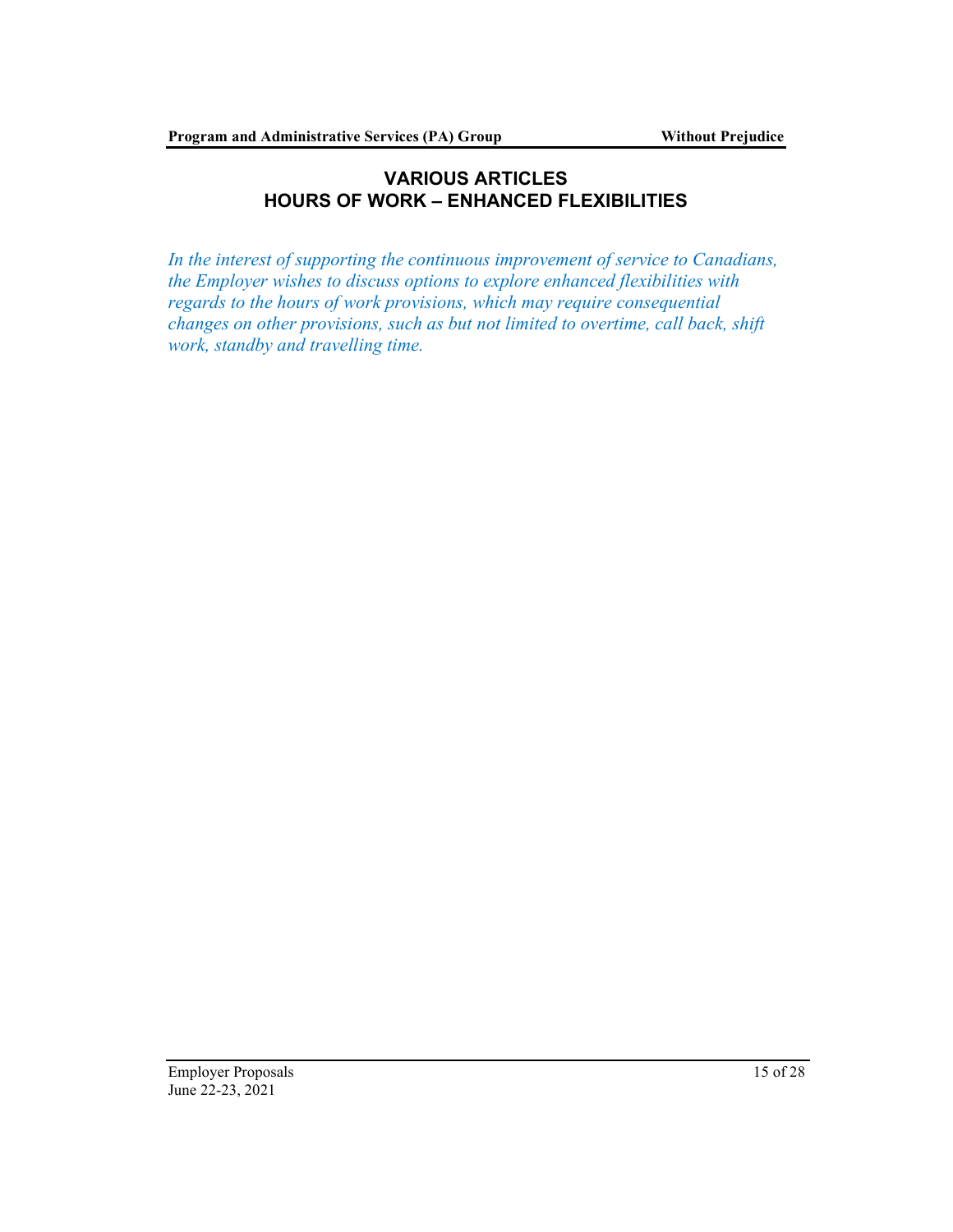# ARTICLE 17 DISCIPLINE

The Employer wishes to discuss its obligations following the McNeil decision, with respect to keeping records of discipline beyond the 2-year limit, currently provided for in the PA collective agreement, in certain circumstances and for certain employees.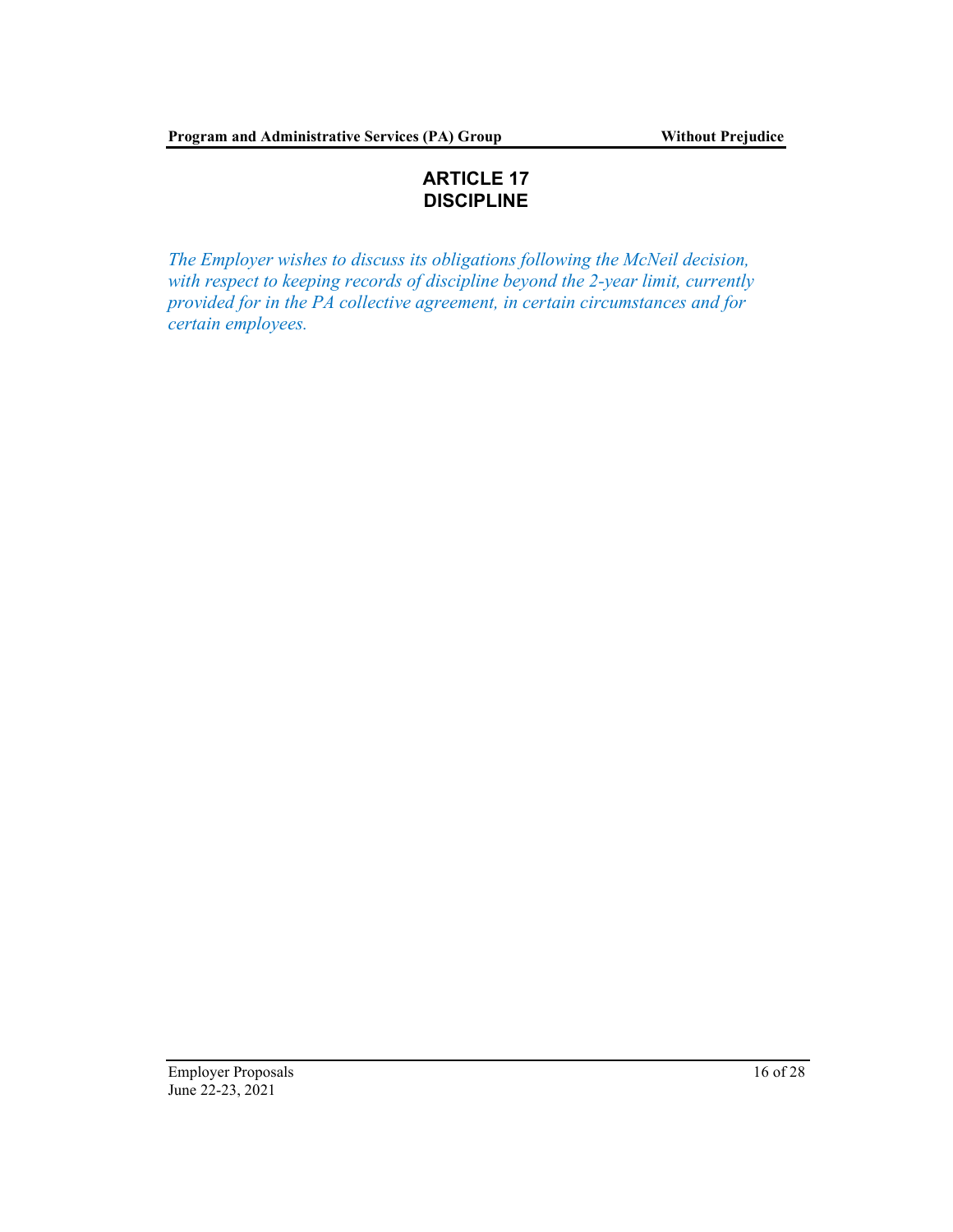# ARTICLE 25 HOURS OF WORK

#### Excluded Provisions

Clauses 25.13 to 25.23 inclusive, pertaining to shift work, do not apply to employees classified as IS. In the case of employees classified as WP, these clauses 25.13 to 25.23 inclusive apply only to employees of the Correctional Service of Canada who are employed in Community Correctional Centres and to those employed in higher security institutions in leisure, social, cultural or athletic activities as well as those who are providing Dialectical Behaviour Therapy (DBT).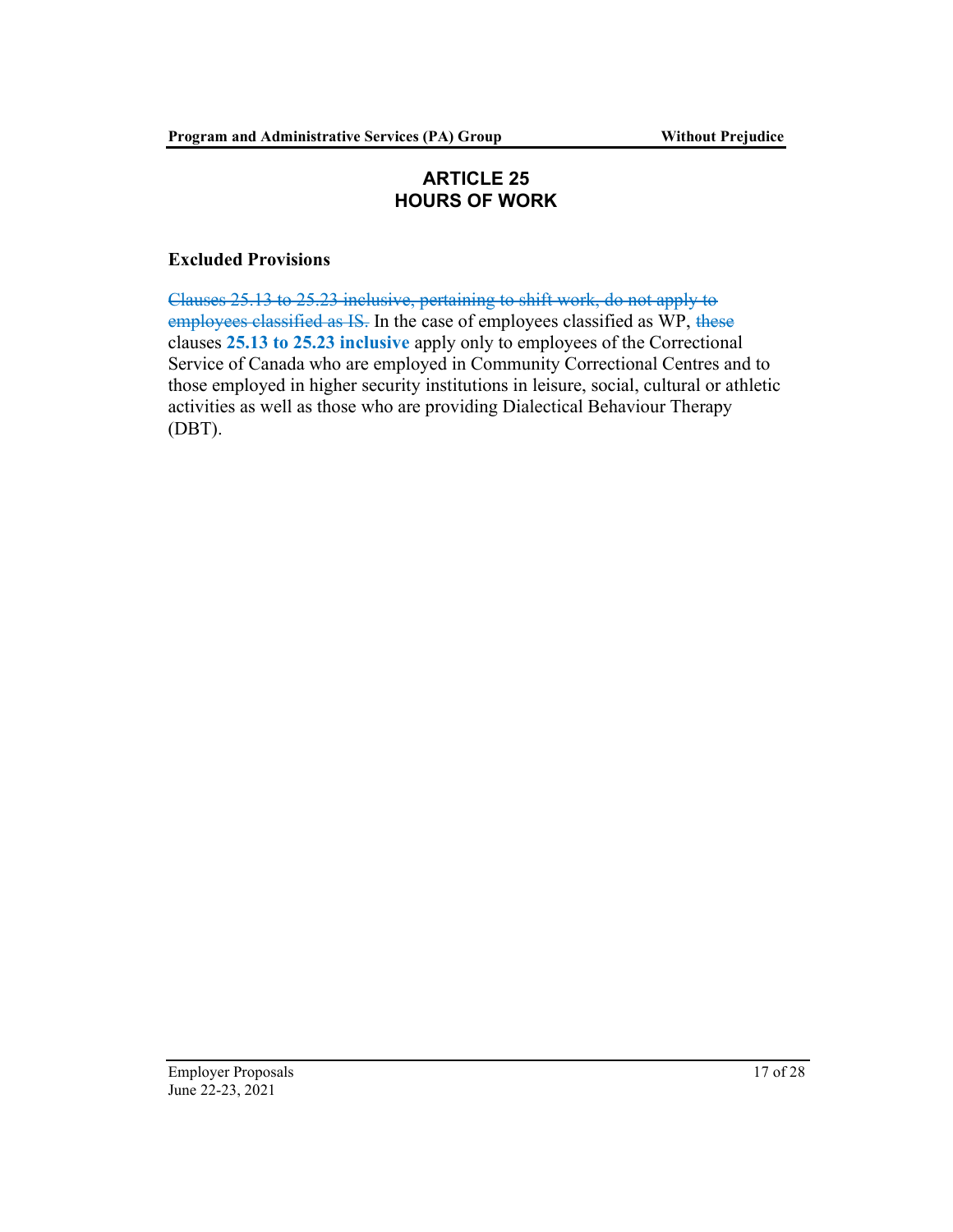# ARTICLE 25 HOURS OF WORK

The Employer wishes to reduce the notification period for changing scheduled hours of work and shifts.

# 25.12

a. An employee on day work whose hours of work are changed to extend before or beyond the stipulated hours of 7 am and 6 pm, as provided in paragraph 25.06(b), and who has not received at least seven  $(7)$  days<sup>2</sup> forty-eight (48) hours' notice in advance of the starting time of such change shall be paid for the first (1st) day or shift worked subsequent to such change at the rate of time and one half  $(1 1/2)$  for the first seven decimal five (7.5) hours and double (2) time thereafter. Subsequent days or shifts worked on the revised hours shall be paid for at straight-time rate, subject to Article 28: overtime.

### 25.20

a. An employee who is required to change his or her scheduled shift without receiving at least seven (7) days<sup>2</sup> forty-eight (48) hours' notice in advance of the starting time of such change in his or her schedule shall be paid for the first  $(1<sup>st</sup>)$  shift worked on the revised schedule at the rate of time and one-half (1  $\frac{1}{2}$ ) for the first (1<sup>st</sup>) seven decimal five (7.5) hours and double (2) times thereafter. Subsequent shifts worked on the revised schedule shall be paid at the straight-time rate, subject to Article 28, Overtime.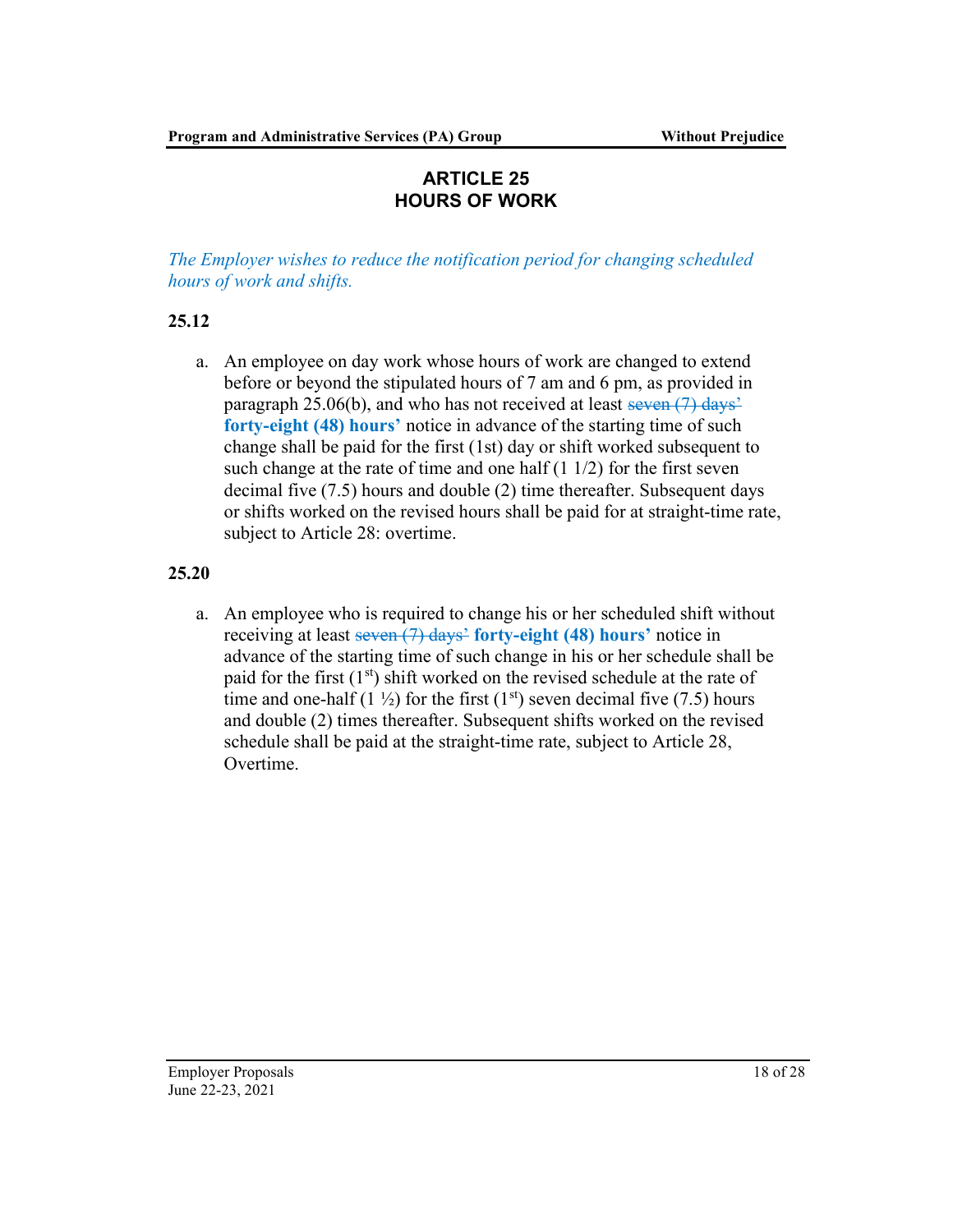# ARTICLE 27 SHIFT AND WEEKEND PREMIUMS

### 27.02 Weekend premium

- a. An employee working shifts during a weekend will receive an additional premium of two dollars (\$2) per hour for all regularly scheduled hours worked, including overtime hours, on Saturday and/or Sunday.
- b. Where Saturday and Sunday are not recognized as the weekend at a mission abroad, the Employer may substitute two (2) other contiguous days to conform to local practice.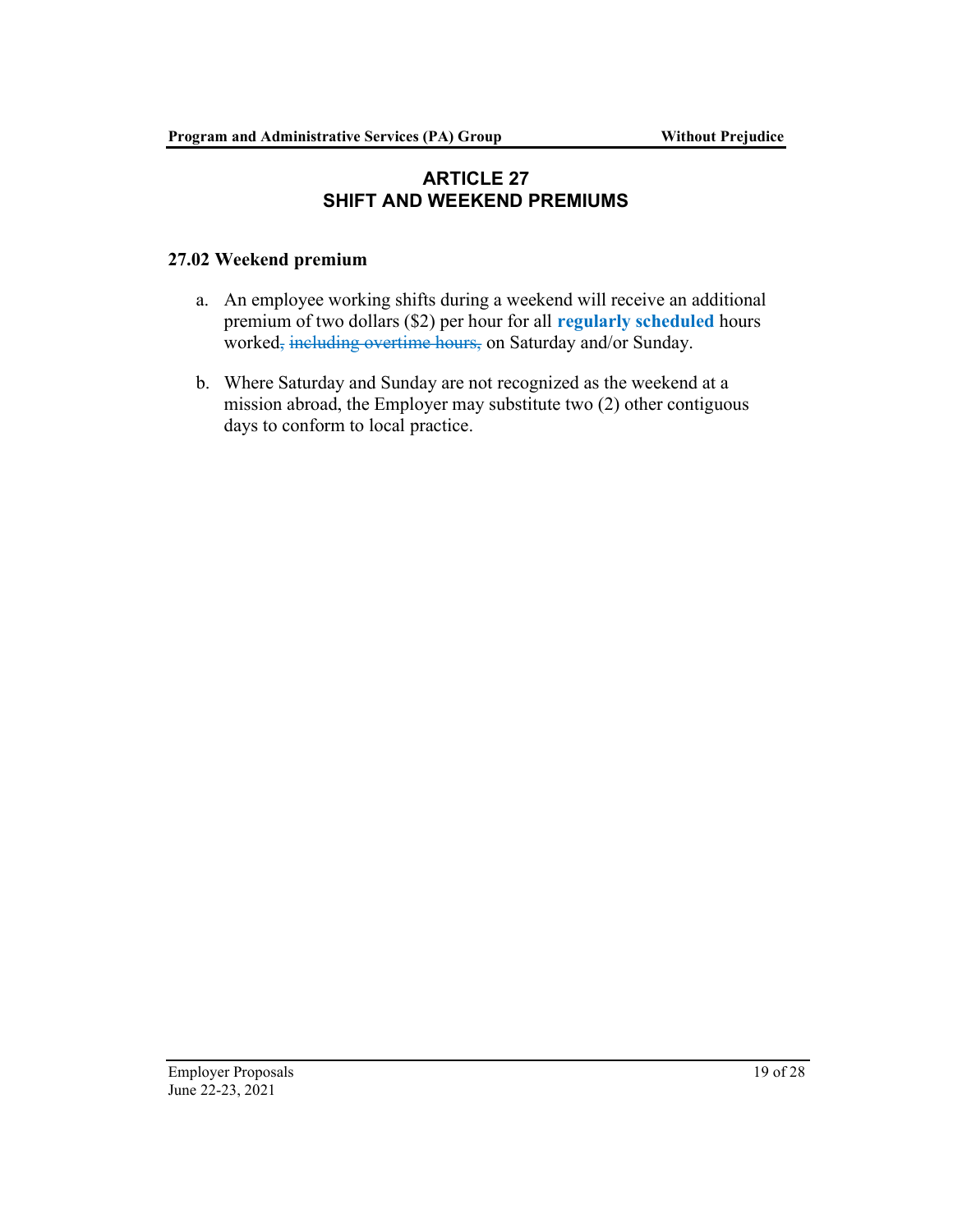# ARTICLE 28 OVERTIME

### 28.06 Overtime compensation on a day of rest

Subject to paragraph 28.03(a):

- a. An employee who is required to work on a  $\frac{first(1st)}{s}$  day of rest is entitled to compensation at time and one half  $(1 1/2)$  for the first  $(1st)$  seven decimal five (7.5) hours and double (2) time thereafter.
- b. An employee who is required to work on a second (2nd) or subsequent day of rest is entitled to compensation at double (2) time, **provided that** the employee also worked on the first  $(1<sup>st</sup>)$  day of rest (second or subsequent day of rest means the second  $(2<sup>nd</sup>)$ , or subsequent day, in an unbroken series of consecutive and contiguous calendar days of rest).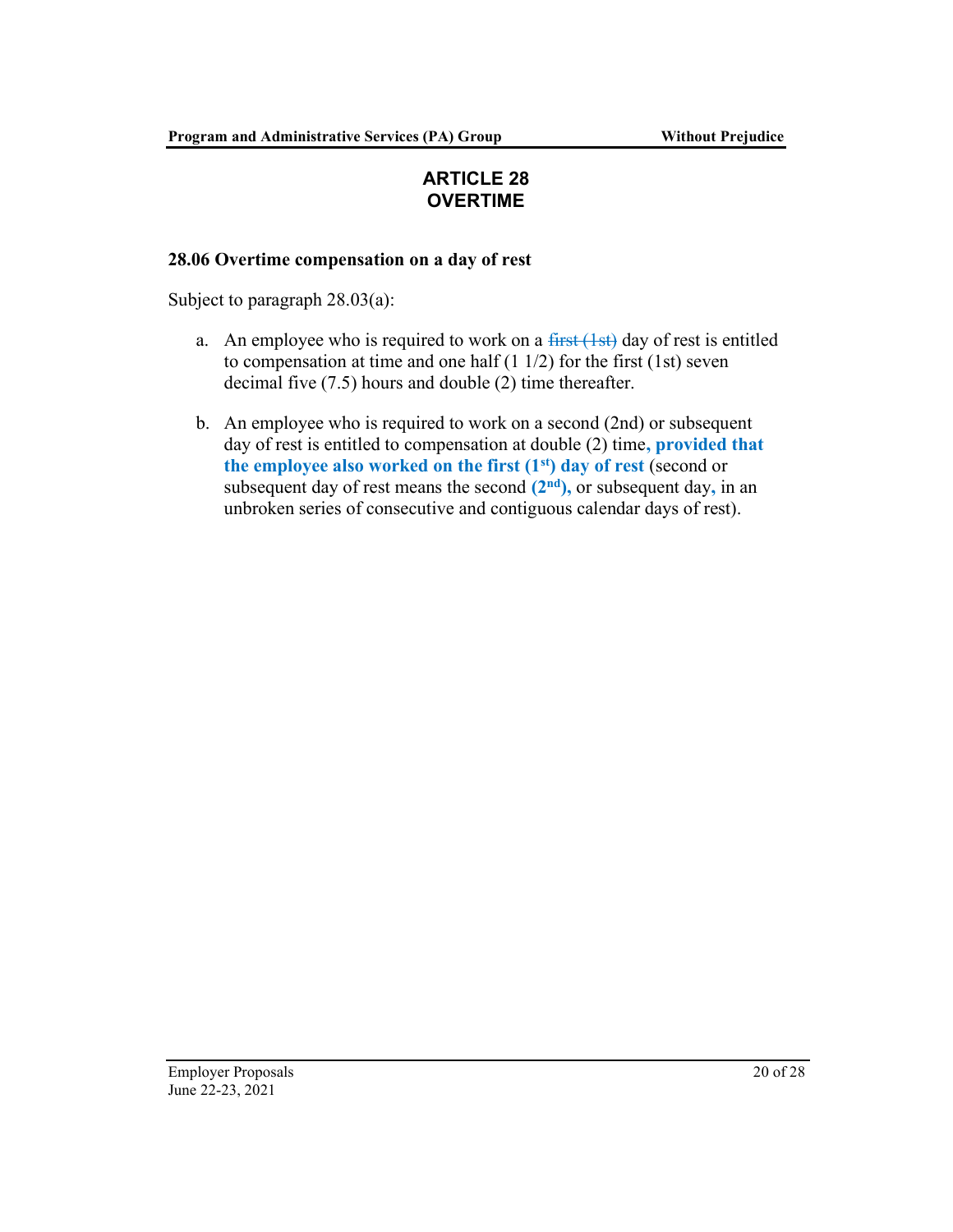# ARTICLE 59 CALL CENTRE EMPLOYEES

59.01 Employees working in call centres shall be provided five (5) consecutive minutes not on a call for each hour not interrupted by a regular break or meal period.

# 59.02

- a. All call centre employees shall be provided the opportunity to participate in at least one (1) day of facilitated training on crisis intervention. In addition, new employees will also receive facilitated training on coping skills upon initial hire.
- b. All call centre employees shall be provided the opportunity to participate in a minimum of two (2) days of training annually on matters related to working in a call centre, such as training to reinforce coping skills.

59.03 Call monitoring is intended to improve performance by providing guidance and feedback to the employee and shall not be used for disciplinary purposes shall not be undertaken for disciplinary purposes but does not preclude management from using it when misconduct has occurred during a call.

59.04 Coaching and development feedback resulting from call monitoring shall be provided in a timely and meaningful fashion.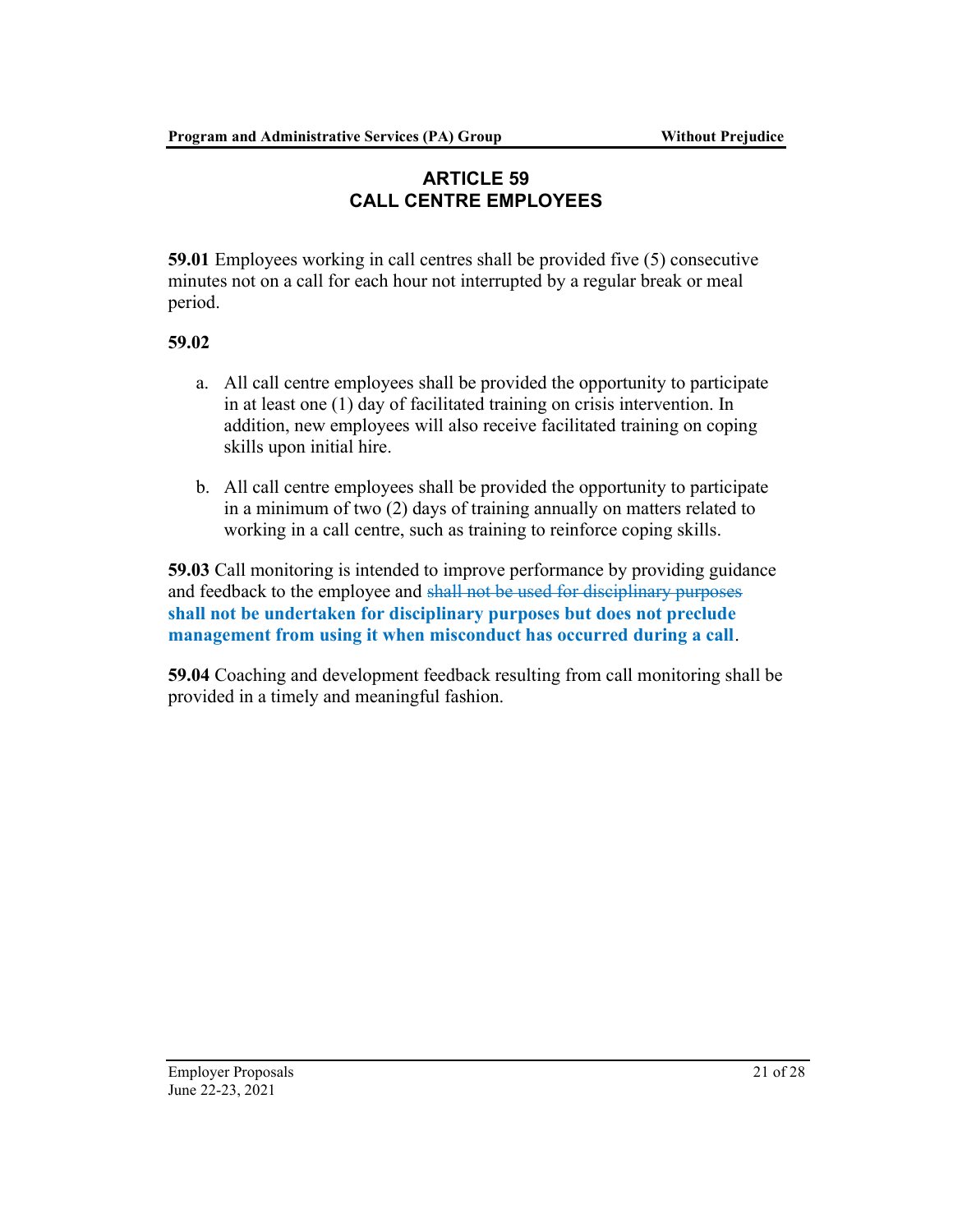# ARTICLE 61 CORRECTIONAL SERVICE SPECIFIC DUTY ALLOWANCE

The following allowance replaces the former Penological Factor Allowance (PFA) and the Offender Supervision Allowance (OSA). The parties agree that only incumbents of positions deemed eligible and/or receiving PFA or OSA as of signing of this collective agreement, and employees who work within community parole offices who support the conditional release of offenders, shall receive the Correctional Service Specific Duty Allowance (CSSDA), subject to the criteria outlined below.

61.01 The Correctional Service Specific Duty Allowance (CSSDA) shall be payable to incumbents of specific positions in the bargaining unit within the Correctional Service of Canada (CSC). The Allowance provides additional compensation to an incumbent of a position who performs certain duties or responsibilities specific to CSC Correctional Service of Canada (that is, custody of inmates, the regular supervision of offenders, or the support of programs related to the conditional release of those offenders) within penitentiaries or community parole offices as defined in the Corrections and Conditional Release Act, and/or CSC Commissioner Directives. The CSSDA is not payable to incumbents of positions located within Correctional Learning and Development Centres, Regional Headquarters, National Headquarters, and CORCAN establishments that do not meet the definition of penitentiary as defined in the Corrections and Conditional Release Act and/or CSC Commissioner Directives.

61.02 The value of the CSSDA shall be two thousand dollars (\$2,000) annually and paid on a biweekly basis in any pay period for which the employee is expected to perform said duties of the specific position in a month. Except as prescribed in clause 61.04 below, this allowance shall be paid on a biweekly basis for any month in which an employee performs the duties for a minimum period of ten (10) days in a position to which the CSSDA applies.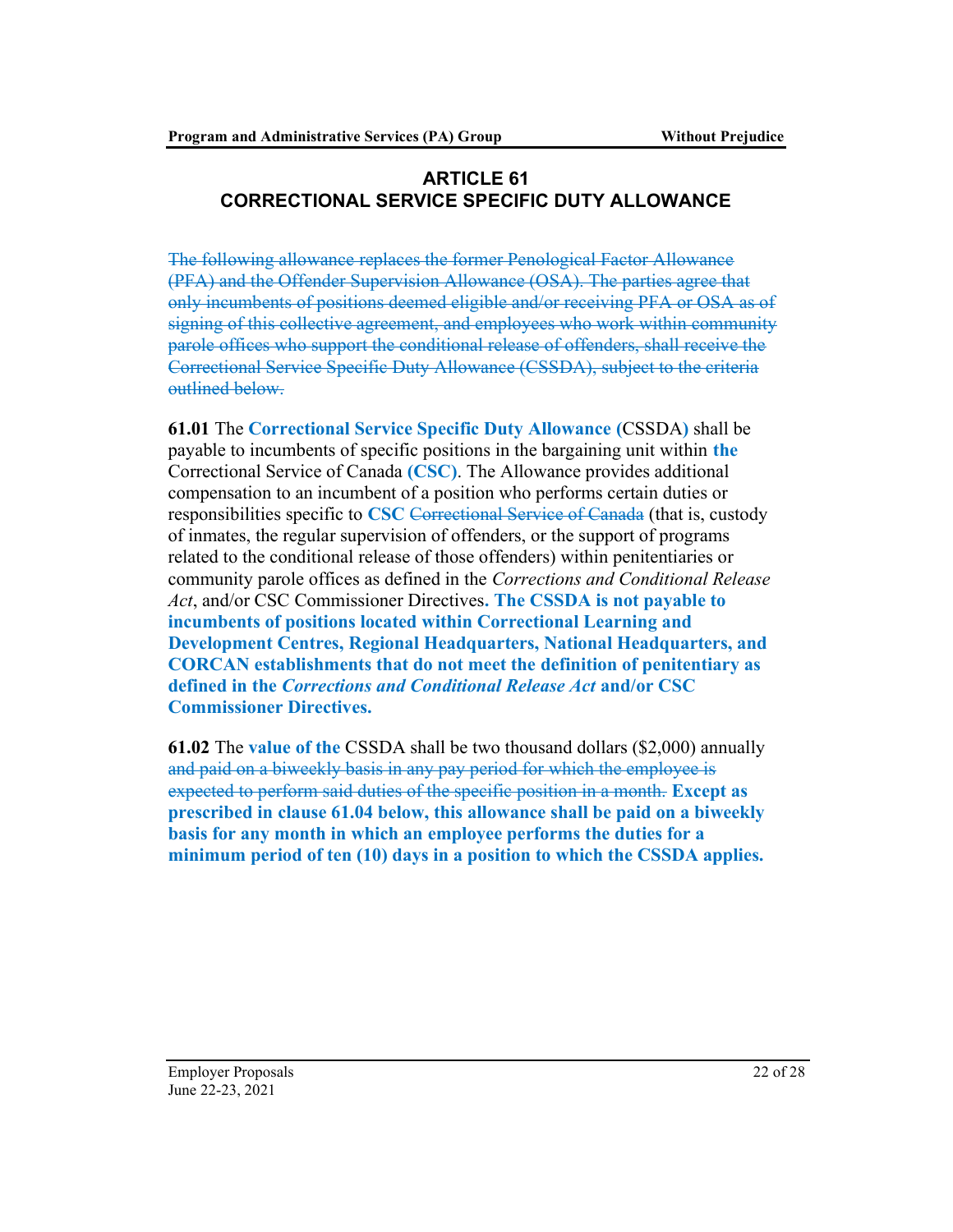#### APPENDIX B MEMORANDUM OF AGREEMENT RESPECTING SESSIONAL LEAVE FOR CERTAIN EMPLOYEES OF THE TRANSLATION BUREAU

### The Employer proposes to delete Appendix B and consequential provisions:

Article 2, Interpretation and definitions, Excluded provision:

#### Excluded provision

The definition of overtime does not apply to certain employees of the Translation Bureau (Appendix B).

Article 25, Hours of work, Alternate provisions, paragraph i.:

i. This article does not apply to certain employees classified as ST, CR and AS (see provisions of Appendix B).

• Clause 28.02, Overtime, Alternate provisions:

#### Alternate provisions

28.02 This article does not apply to certain employees classified as ST, CR or AS (see provisions of Appendix B).

Clause 30.01, Designated paid holidays, Excluded provisions

#### 30.01 Excluded provisions

Certain employees classified as ST, CR and AS (see Appendix B) are excluded from clauses 30.06 to 30.09.

(Renumber accordingly)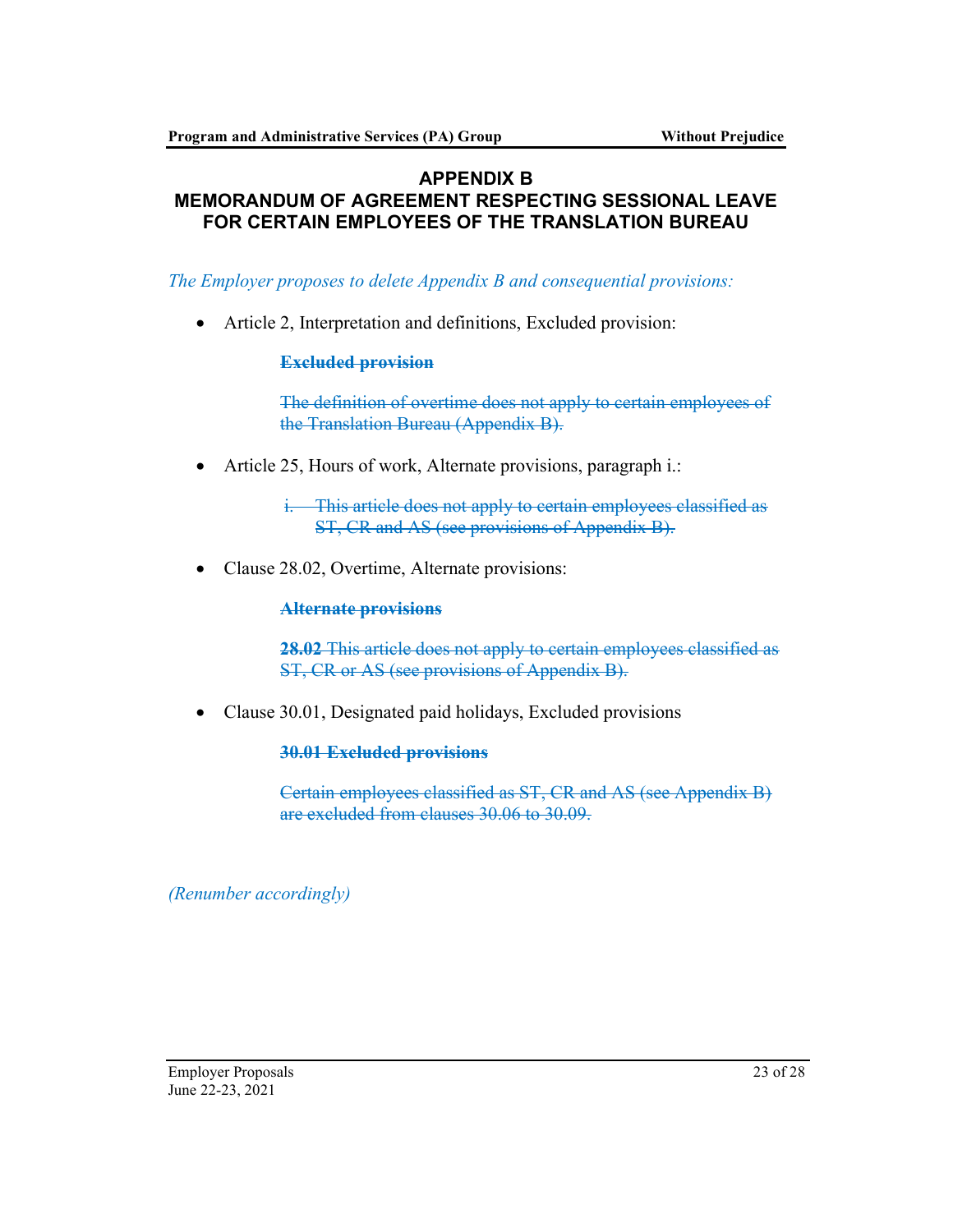# APPENDIX E MEMORANDUM OF UNDERSTANDING BETWEEN THE TREASURY BOARD OF CANADA AND THE PUBLIC SERVICE ALLIANCE OF CANADA WITH RESPECT TO A JOINT STUDY ON THE WORK ENVIRONMENT FOR EMPLOYEES WORKING IN CALL CENTRES

The Employer wishes to discuss this Appendix.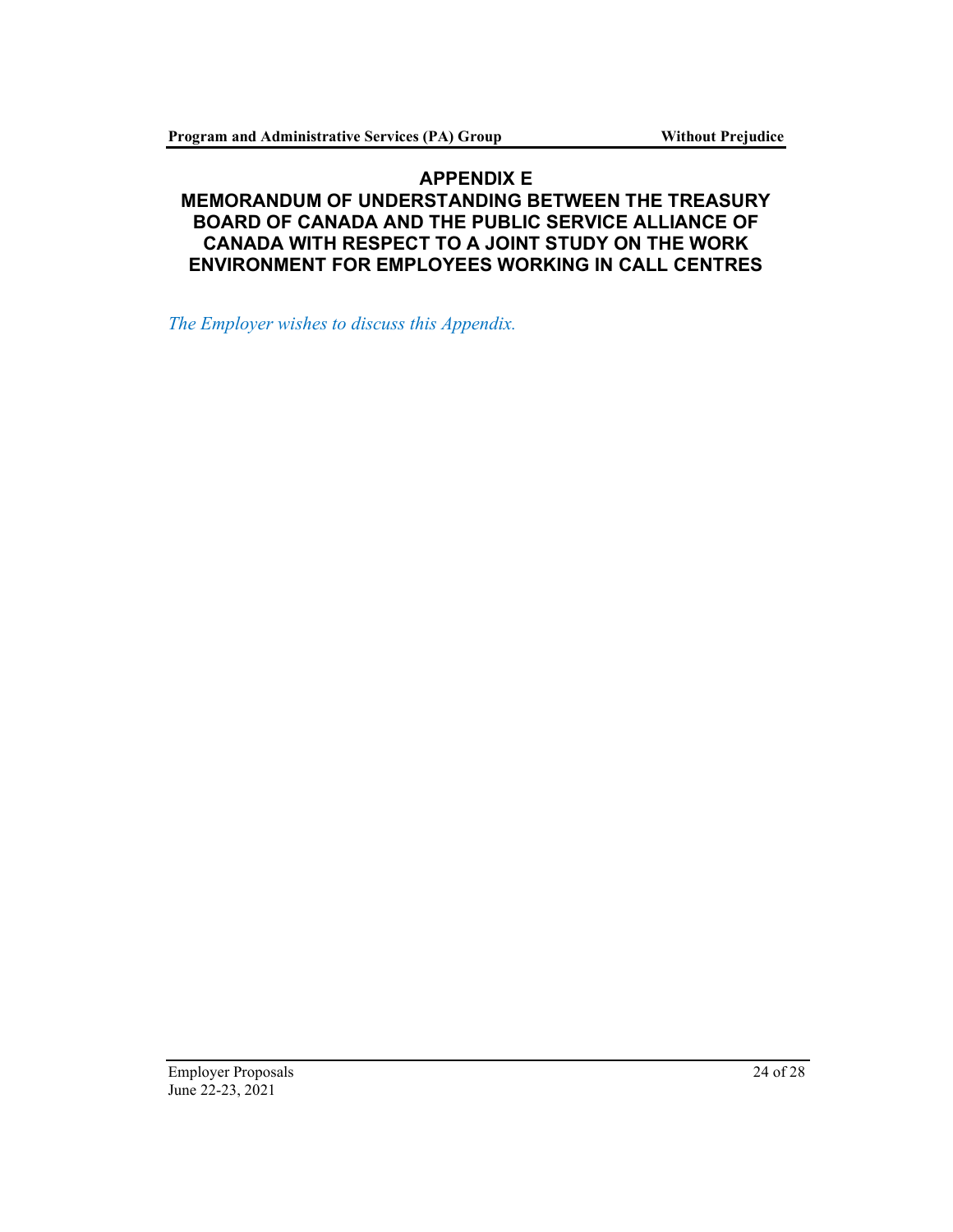# APPENDIX G MEMORANDUM OF UNDERSTANDING BETWEEN THE TREASURY BOARD OF CANADA AND THE PUBLIC SERVICE ALLIANCE OF CANADA WITH RESPECT TO OCCUPATIONAL GROUP STRUCTURE REVIEW AND CLASSIFICATION REFORM

The Employer wishes to discuss this Appendix.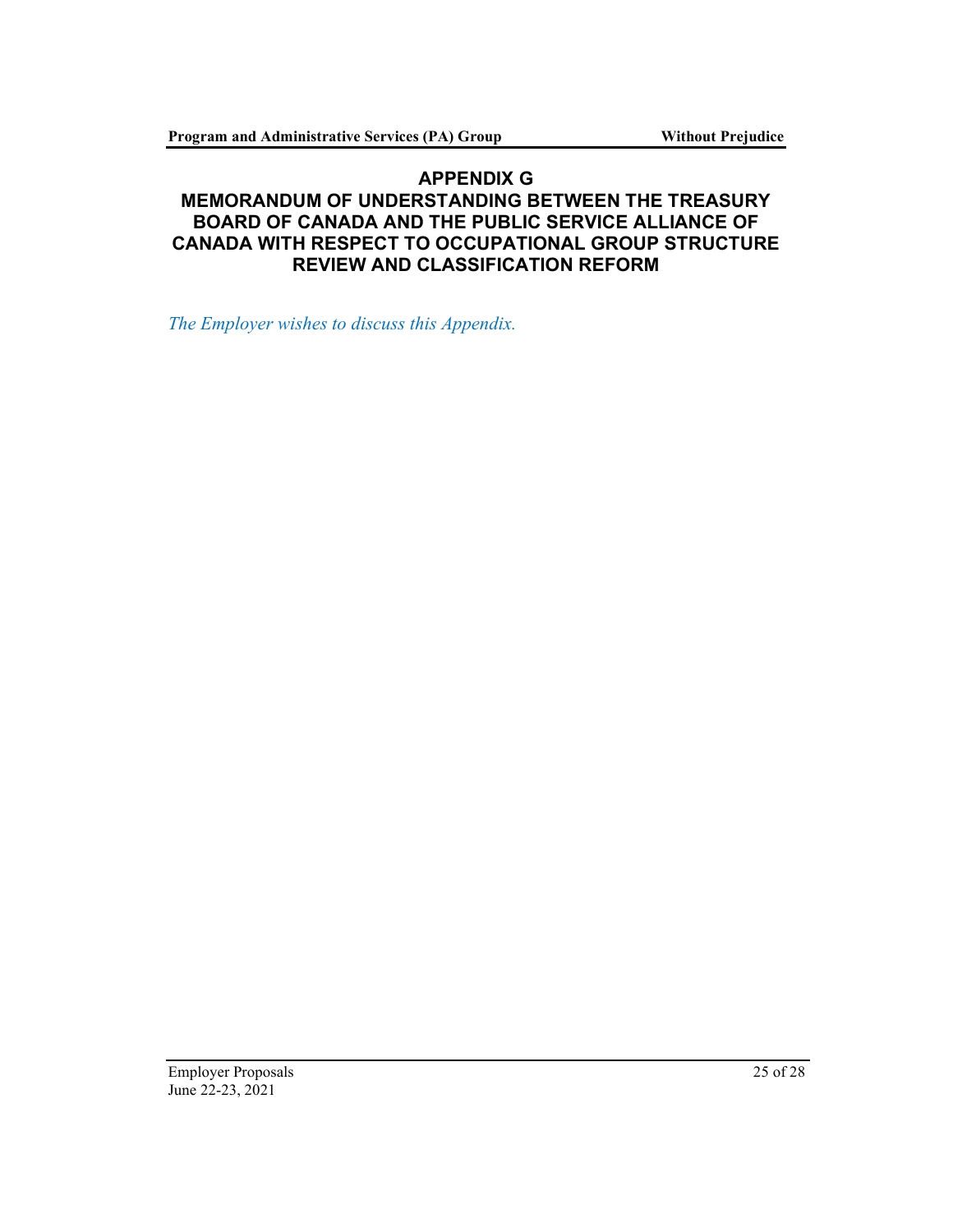### APPENDIX I LETTER OF UNDERSTANDING BETWEEN THE TREASURY BOARD AND THE PUBLIC SERVICE ALLIANCE OF CANADA WITH RESPECT TO THE TRANSFORMATION OF PAY ADMINISTRATION INITIATIVE

Delete.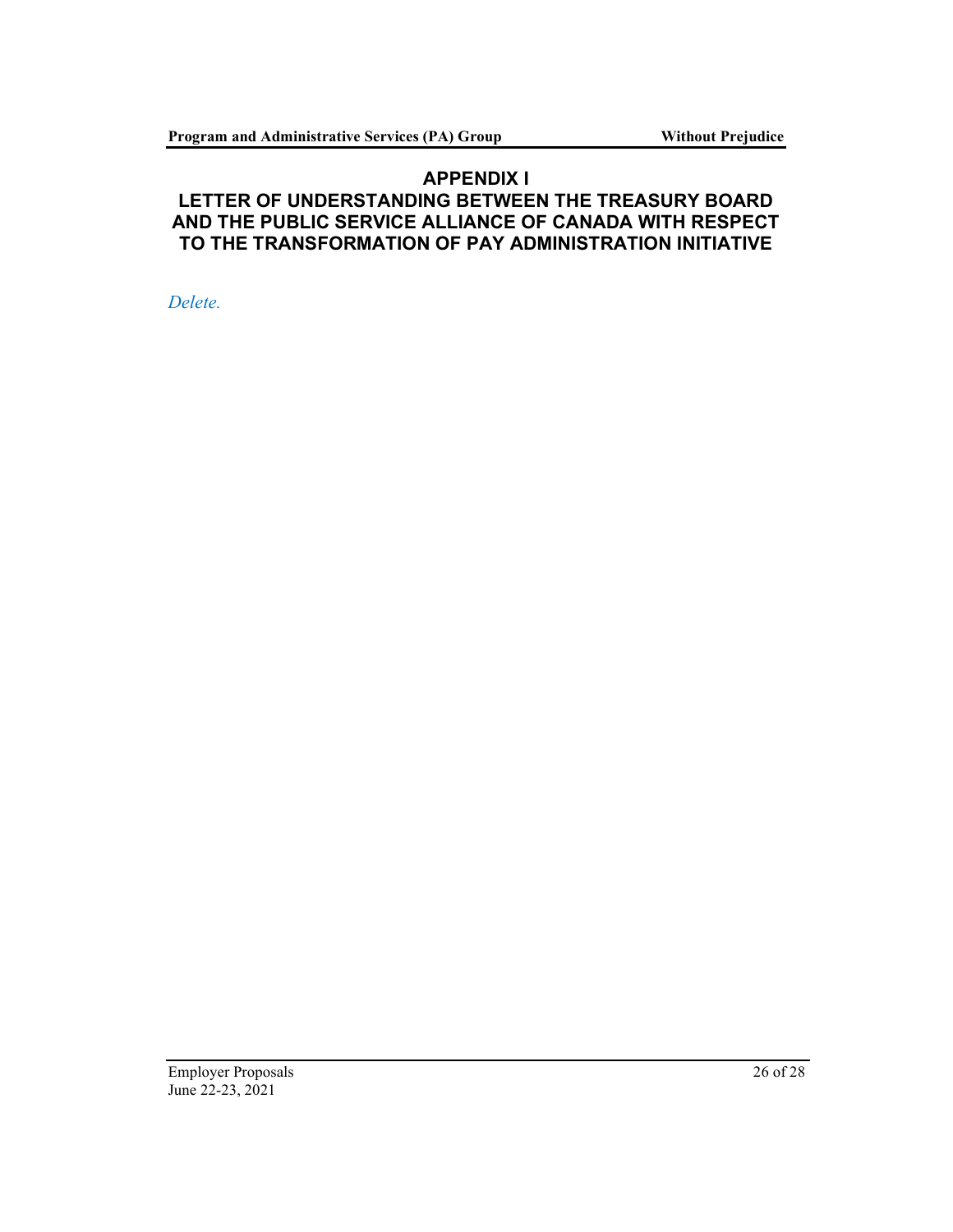# APPENDIX R MEMORANDUM OF UNDERSTANDING BETWEEN THE TREASURY BOARD OF CANADA AND THE PUBLIC SERVICE ALLIANCE OF CANADA WITH RESPECT TO A JOINT STUDY ON SUPPORT MECHANISMS FOR EMPLOYEES

The Employer wishes to discuss this Appendix.